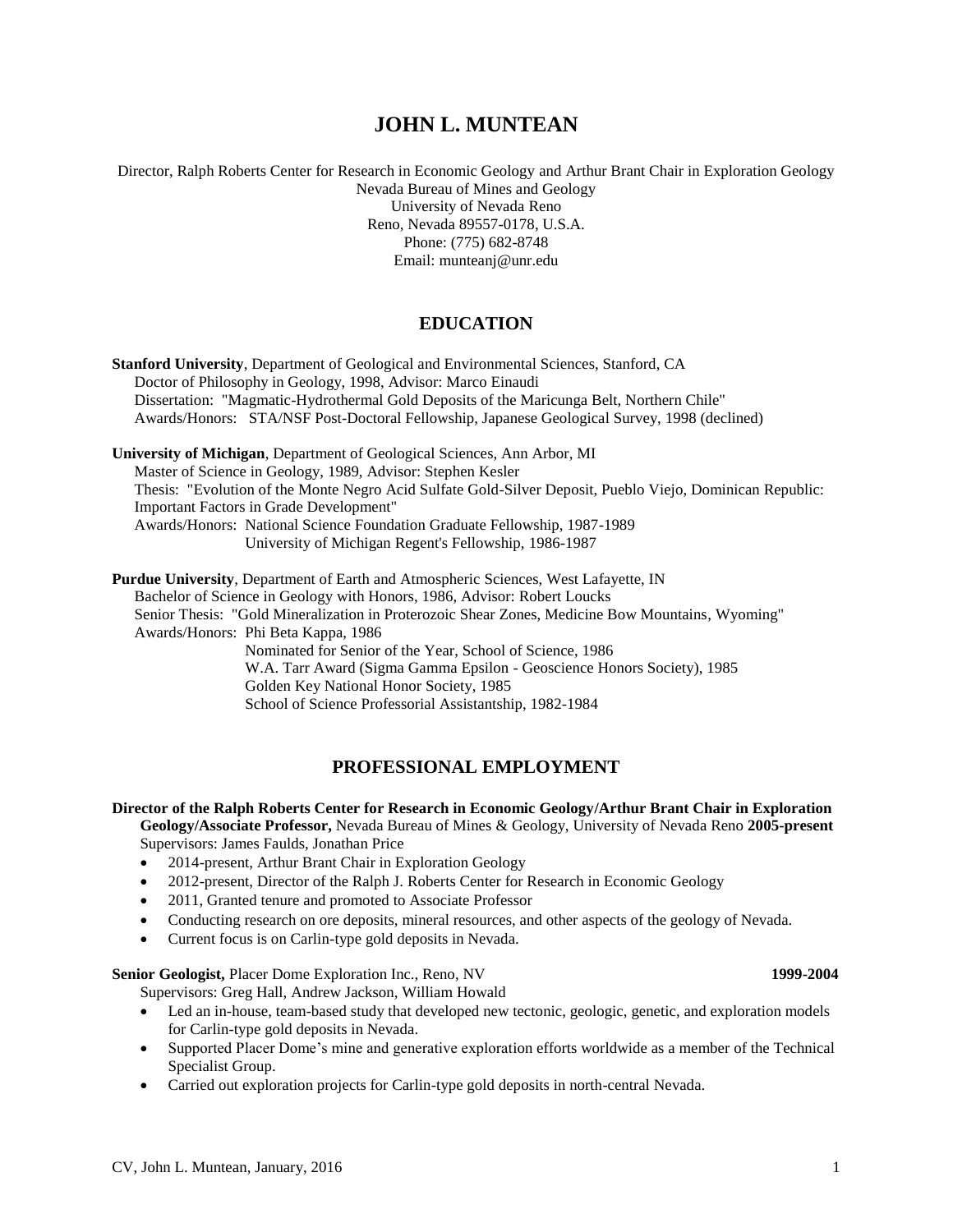| Senior Project Geologist, Homestake Mining Co., Sparks, NV, Supervisor: Ronald Parratt<br>Conducted exploration program in the Eureka district in Nevada.<br>٠                                 | 1998-1999 |
|------------------------------------------------------------------------------------------------------------------------------------------------------------------------------------------------|-----------|
| <b>Geologist</b> , Amax Gold Inc., Englewood, CO, Supervisor: Neil Muncaster<br>Mapped 3 porphyry gold-(copper) deposits as part of my dissertation research in the high Andes of<br>$\bullet$ | 1993-1995 |
| northern Chile.                                                                                                                                                                                |           |
| <b>Geologist</b> , Santa Fe Pacific Mining Inc., Reno, NV                                                                                                                                      | 1989-1993 |
| Supervisors: Wade Hodges, Ronald Parratt, Kendall Sageser                                                                                                                                      |           |
| Managed and performed all phases of precious metal exploration in Nevada including regional<br>$\bullet$<br>reconnaissance and detailed prospect evaluation.                                   |           |
| Associate Geologist, Atlas Precious Metals, Inc., Sparks, NV, Supervisor: Frank Fenne                                                                                                          | 1988      |
| Worked on drill programs in Nevada and Oregon; mapped and sampled prospects.                                                                                                                   |           |
| <b>Geologist</b> , United States Geological Survey, Menlo Park, CA, Supervisor: James Rytuba                                                                                                   | 1986      |
| Summer internship awarded by National Association of Geoscience Teachers and U.S.G.S. based on<br>$\bullet$<br>outstanding performance at Indiana University geologic field camp.              |           |
| Mapped and assessed mineral potential of wilderness study areas in southeastern Oregon and northern<br>$\bullet$<br>Nevada.                                                                    |           |

# **PUBLICATIONS**

#### **Refereed Publications**

#### *Articles in peer-reviewed international journals/monographs:*

- Kirk, J. D., Ruiz, J., Kesler, S. E., Simon, A., Muntean, J. L., 2014, Re-Os age of the Pueblo Viejo epithermal deposit, Dominican Republic: Economic Geology, v. 109, p. 503-512.
- Long, S. P., Henry, C. D., Muntean, J. L., Edmondo, G. P., and Cassel, E. J., 2014, Early Cretaceous construction of a structural culmination, Eureka, Nevada, U.S.A.: Implications for out-of-sequence deformation in the Sevier hinterland: Geosphere, v. 10, p. 564-584.
- Arehart, G. B., Ressel, M., Carne, R., Muntean, J., 2013, A comparison of Carlin-type deposits in Nevada and Yukon: *in* Colpron, M., Bissig, T., Rusk, B. G., and Thompson, J. F. H.. (eds.), Society of Economic Geologists, Special Publication 17: Tectonics, Metallogeny, and Discovery: The North American Cordillera and Similar Accretionary Settings, p. 389-401.
- Cline, J. S., Muntean, J. L., Gu, X., and Xia, Y., 2013, A comparison of Carlin-type gold deposits: Guizhou Province, Golden Triangle, southwest China, and northern Nevada, USA: Earth Science Frontiers, v. 20, p. 1-18.
- Muntean, J. L., Cline, J. S., Simon, A. C., and Longo, A. A., 2011, Magmatic-hydrothermal origin of Nevada's Carlin-type gold deposits: Nature Geoscience, v. 4, p. 122-127.
- Muntean, J. L. and Taufen, P. M., 2011, Geochemical exploration for gold through transported alluvial cover in Nevada: Examples from the Cortez Mine: Economic Geology, v. 106, p. 809-833.
- Arribas, A., Arribas, I., Grenville Draper, G., Hall, C., Kesler, S.E., McEwen, C., and Muntean, J. L., 2011,  $^{40}Ar^{39}Ar$  dating of alunite from the Pueblo Viejo gold-silver district, Dominican Republic: Economic Geology, v. 106, p. 1059-1069. *(authors in alphabetical order)*
- Muntean, J. L., Coward, M. P., and Tarnocai, C. A., 2007, Reactivated Palaeozoic normal faults: controls on the formation of Carlin-type gold deposits in north-central Nevada: in Reis, A. C., Butler, R. W. H. and Graham, R. H. (eds.) "Deformation of the Continental Crust – The Legacy of Mike Coward," Geological Society, London, Special Publications, v. 272, p. 573-589.
- Muntean, J., Hall, G., Kesler, S., Mueller, A., O'Brien, D. and Russell, N., 2007, Pueblo Viejo high-sulfidation epithermal gold-silver deposit, Dominican Republic: A new model of formation beneath barren limestone cover – a discussion: Economic Geology, v. 102, p. 755-760.
- Cline, J. S., Hofstra, A. H., Muntean, J. L., Tosdal, R. M., and Hickey, K. A., 2005, Carlin-type gold deposits in Nevada, USA: Critical Geologic Characteristics and Viable Models: in Hedenquist, J. W., Thompson, J. H. F.,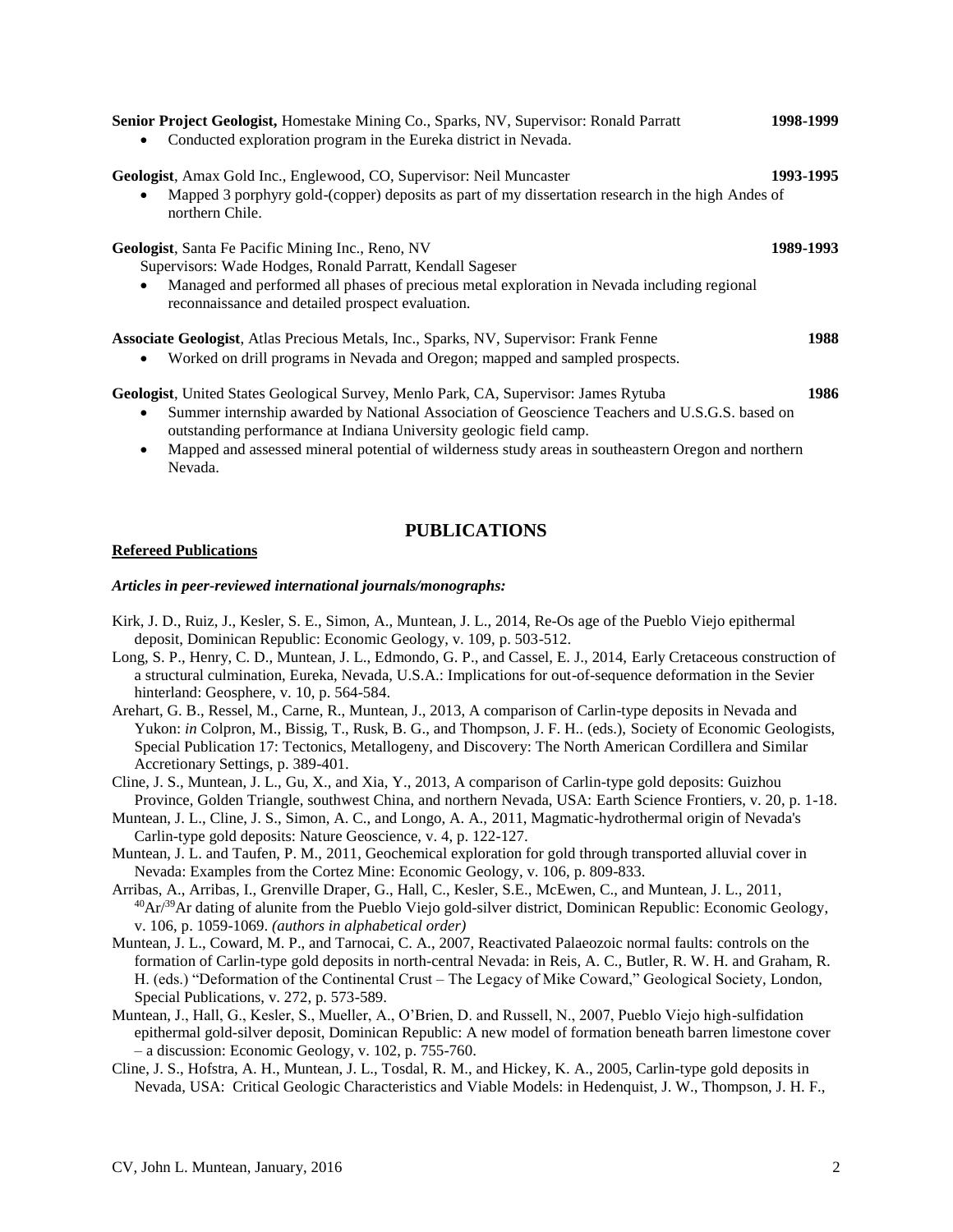Goldfarb, R. J. and Richards, J. P. (eds.), Economic Geology One Hundredth Anniversary Volume, Society of Economic Geologists, Littleton, Colorado, p. 451-484.

- Muntean, J. L. and Einaudi, M. T., 2001, Porphyry-epithermal transition: Maricunga belt, northern Chile: Economic Geology, v. 96, p. 743-772.
- Muntean, J. L. and Einaudi, M. T., 2000, Porphyry gold deposits of the Refugio district, Maricunga belt, northern Chile: Economic Geology, v. 95, p. 1445-1472.
- Venneman, T. W., Muntean, J. L., Kesler, S. E., and O'Neil, J. R., Valley, J. W., Russell, N., 1993, Stable isotope evidence for magmatic fluids in the Pueblo Viejo epithermal acid-sulfate Au-Ag deposit, Dominican Republic: Economic Geology, v. 88, p. 55-71.
- Muntean, J. L., Kesler, S. E., Russell, N., and Polanco, J., 1990, Evolution of the Monte Negro acid-sulfate Au-Ag deposit, Pueblo Viejo, Dominican Republic: Important factors in grade development: Economic Geology, v. 85, p. 1738-1758.

## *Other refereed articles*

- Cramer, T. and Muntean, J., 2015, Application of remote sensing in mineral assessments of arid regions: Desert National Wildlife Range, Nevada: *in* Pennell, W. M. and Garside, L. J., eds., New Concepts and Discoveries: Geological Society of Nevada Symposium Proceedings, May 2015, Sparks, Nevada, p. 861-884.
- DiFiori, R. V., Long, S. P., Muntean, J. L., Edmondo, G. P., 2015, Structural analysis of gold mineralization in the southern Eureka mining district, Eureka County, Nevada: A predictive structural setting for Carlin-type mineralization: *in* Pennell, W. M. and Garside, L. J., eds., New Concepts and Discoveries: Geological Society of Nevada Symposium Proceedings, May 2015, Sparks, Nevada, p. 885-903.
- Muntean, J. L Cline, J. S., and Simon, A. C., 2011, The Carlin gold system in Nevada: a perfect storm resulting from ideal crustal architecture, metasomatized lithospheric mantle, and tectonic trigger: *in* Barra, F., Reich, M., Campos, E. and Tornos, F. (eds.), *Let's Talk Ore Deposits*, Proceedings of the Eleventh Biennial Meeting of the Society for Geology Applied to Mineral Deposits, Antofagasta, Chile, p. 100-102. *(Invited Keynote Lecture)*
- Patterson, L. M. and Muntean, J. L., 2011, Multi-element geochemistry across a Carlin-type gold district: Jerritt Canyon, Nevada: *in* Steininger, R. C. and Pennell, W. M. (eds.), *Great Basin Evolution and Metallogeny*: Geological Society of Nevada 2010 Symposium Proceedings, Reno, p. 1119-1152. *(Best Student Paper Award, 2010 GSN Symposium)*
- Cassinerio, M. D. and Muntean, J. L., 2011, Patterns of lithology, structure, alteration and trace elements around high-grade ore zones at the Turquoise Ridge gold deposit, Getchell district, Nevada: *in* Steininger, R. C. and Pennell, W. M. (eds.), *Great Basin Evolution and Metallogeny*: Geological Society of Nevada 2010 Symposium Proceedings, Reno, p. 949-978. *(Second Place Student Paper Award, 2010 GSN Symposium)*
- Muntean, J. L., Cassinerio, M. D., Arehart, G. B. Cline, J. S., and Longo, A. A., 2009, Fluid pathways at the Turquoise Ridge Carlin-type gold deposit, Getchell district, Nevada: *in* Williams, P. J. (ed.), *Smart Science for Exploration and Mining*, Proceedings of the Tenth Biennial Meeting of the Society for Geology Applied to Mineral Deposits, Townsville, Australia, p. 251-253. *(Invited Keynote Lecture)*
- Longo, A. A., Cline, J. S., and Muntean, J. L., 2009, Using pyrite to track evolving fluid pathways and chemistry in Carlin-type deposits: *in* Williams, P. J. (ed.), *Smart Science for Exploration and Mining*, Proceedings of the Tenth Biennial Meeting of the Society for Geology Applied to Mineral Deposits, Townsville, Australia, p. 242- 244.
- Price, J. G., and Muntean, J. L., 2007, Why there is so much gold in Nevada: *in* Andrew, C. J. (ed.), *Digging Deeper*, Proceedings of the Ninth Biennial Meeting of the Society for Geology Applied to Mineral Deposits, Dublin, Ireland, p. 1247-1250.

### *Refereed Nevada Bureau of Mines and Geology Reports*

- Muntean, J. L., 2011, Metals, *in* The Nevada mineral industry 2010: Nevada Bureau of Mines and Geology Special Publication MI-2010, p. 20-48.
- Muntean, J. L., 2011, Major precious metal deposits, *in* The Nevada mineral industry 2010: Nevada Bureau of Mines and Geology Special Publication MI-2010, p. 49-84*.*
- Muntean, J. L., 2011, Other metallic deposits, *in* The Nevada mineral industry 2010: Nevada Bureau of Mines and Geology Special Publication MI-2010, p. 85-87*.*
- Muntean, J. L., 2010, Metals, *in* The Nevada mineral industry 2009: Nevada Bureau of Mines and Geology Special Publication MI-2009, p. 27-67.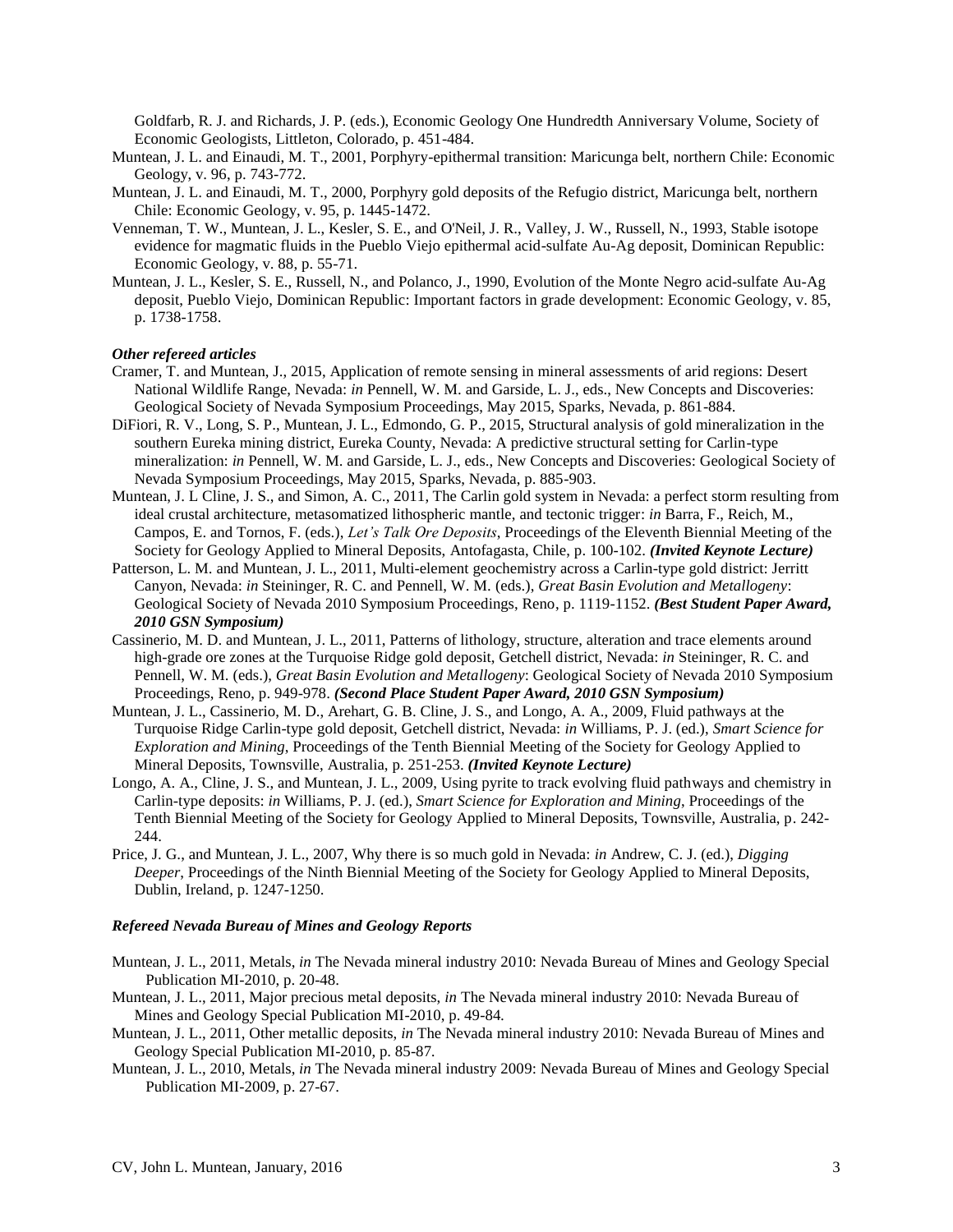- Muntean, J. L., 2010, Major precious metal deposits, *in* The Nevada mineral industry 2009: Nevada Bureau of Mines and Geology Special Publication MI-2009, p. 68-100*.*
- Muntean, J. L., 2010, Other metallic deposits, *in* The Nevada mineral industry 2009: Nevada Bureau of Mines and Geology Special Publication MI-2009, p. 101-102*.*
- Muntean, J. L., 2009, Metals, *in* The Nevada mineral industry 2008: Nevada Bureau of Mines and Geology Special Publication MI-2008, p. 25-81.
- Muntean, J. L., 2009, Major precious metal deposits, *in* The Nevada mineral industry 2008: Nevada Bureau of Mines and Geology Special Publication MI-2008, p.82-112.
- Muntean, J. L., 2009, Other metallic deposits, *in* The Nevada mineral industry 2008: Nevada Bureau of Mines and Geology Special Publication MI-2008, p. 113-114.
- Muntean, J. L., 2008, Metals, *in* The Nevada mineral industry 2007: Nevada Bureau of Mines and Geology Special Publication MI-2007, p. 27-87.
- Muntean, J. L., 2008, Major precious metal deposits, *in* The Nevada mineral industry 2007: Nevada Bureau of Mines and Geology Special Publication MI-2007, p.88-116.
- Muntean, J. L., 2008, Other metallic deposits, *in* The Nevada mineral industry 2007: Nevada Bureau of Mines and Geology Special Publication MI-2007, p. 117-118.
- Muntean, J. L., 2007, Metals, *in* The Nevada mineral industry 2006: Nevada Bureau of Mines and Geology Special Publication MI-2007, p. 14-37.
- Muntean, J. L., 2007, Major precious metal deposits, *in* The Nevada mineral industry 2006: Nevada Bureau of Mines and Geology Special Publication MI-2006, p. 38-62.
- Muntean, J. L., 2006, Metals, *in* The Nevada mineral industry 2005: Nevada Bureau of Mines and Geology Special Publication MI-2005, p. 13-28.
- Muntean, J. L., 2006, Major precious metal deposits, *in* The Nevada mineral industry 2005: Nevada Bureau of Mines and Geology Special Publication MI-2005, p. 29-51.

#### *Refereed maps*

- Long, S. P., Henry, C. D., Muntean, J. L., Edmondo, G. P., and Thomas, R. D., 2014, Geologic map of the southern part of the Eureka mining district, and surrounding areas of the Fish Creek Range, Mountain Boy Range, and Diamond Mountains, Eureka and White Pine Counties, Nevada: Nevada Bureau of Mines and Geology Map 183, 1:24,000-scale, 2 plates, 36 p.
- Davis, D. A., Tingley, J. V., and Muntean, J. L., 2006, Gold and silver resources of Nevada: Nevada Bureau of Mines and Geology Map 149.

#### **Non-refereed Publications**

#### *Nevada Bureau of Mines and Geology Reports*

- Muntean, J. L., 2015, Overview, *in* The Nevada mineral industry 2013: Nevada Bureau of Mines and Geology Special Publication MI-2013, p. 3-12.
- Davis, D. A., and Muntean, J. L., 2015, Metals, *in* The Nevada mineral industry 2013: Nevada Bureau of Mines and Geology Special Publication MI-2013, p. 13-39.
- Davis, D. A., and Muntean, J. L., 2015, Major precious metal deposits, *in* The Nevada mineral industry 2013: Nevada Bureau of Mines and Geology Special Publication MI-2013, p. 40-91*.*
- Davis, D. A., and Muntean, J. L., 2015, Other metallic deposits, *in* The Nevada mineral industry 2013: Nevada Bureau of Mines and Geology Special Publication MI-2013, p. 92-99*.*
- Muntean, J., Hinz, N., Cramer, T., Davis, D., Dering, G., and Sladek, C., 2014, An updated mineral and energy resource assessment of the Desert National Wildlife Range Clark and Lincoln Counties, Nevada: Nevada Bureau of Mines and Geology Open-File Report 14-3, 162 p.
- Muntean, J. L., 2014, Overview, *in* The Nevada mineral industry 2012: Nevada Bureau of Mines and Geology Special Publication MI-2012, p. 3-12.
- Davis, D. A., and Muntean, J. L., 2014, Metals, *in* The Nevada mineral industry 2012: Nevada Bureau of Mines and Geology Special Publication MI-2012, p. 13-52.
- Davis, D. A., and Muntean, J. L., 2014, Major precious metal deposits, *in* The Nevada mineral industry 2012: Nevada Bureau of Mines and Geology Special Publication MI-2012, p. 53-101*.*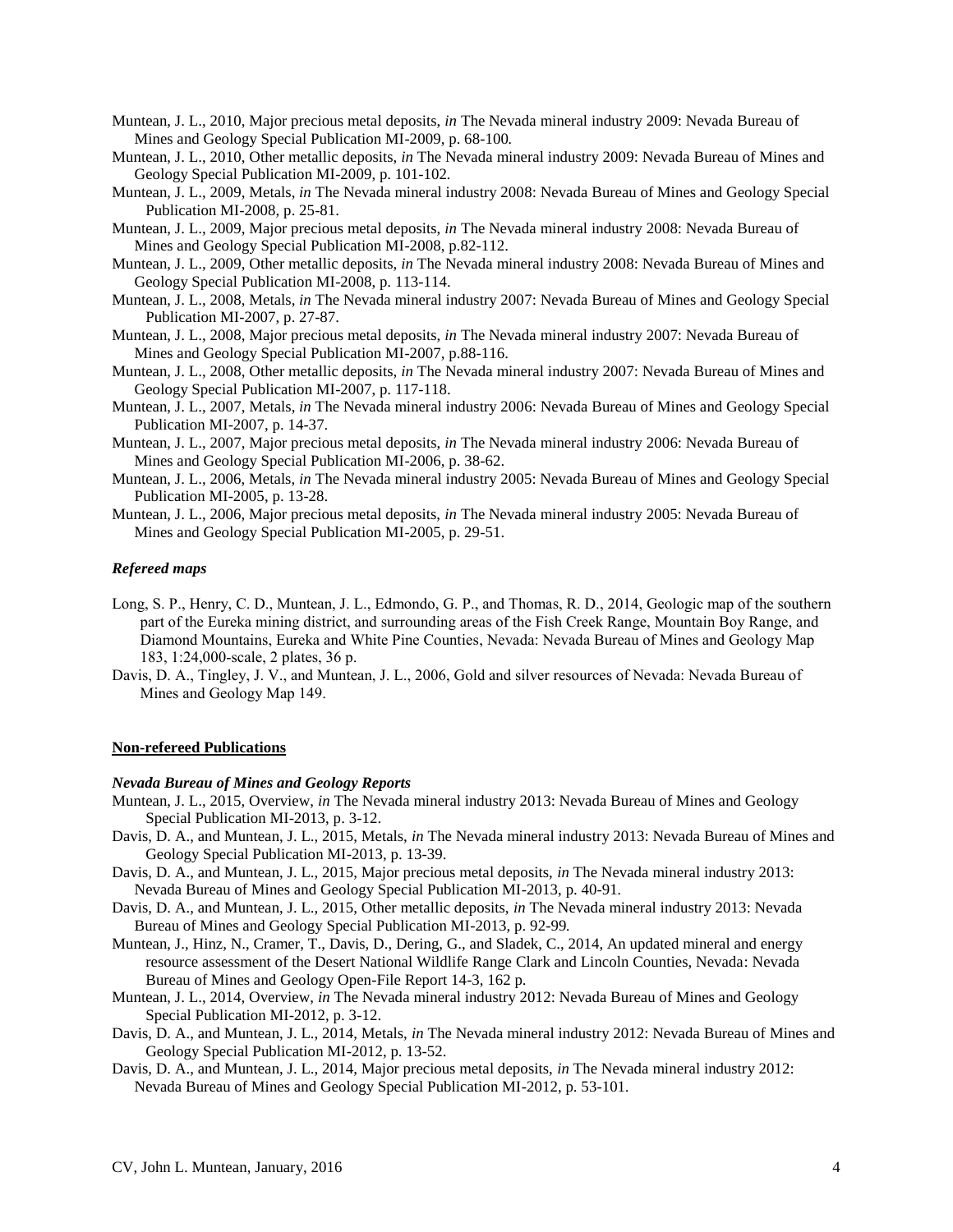- Davis, D. A., and Muntean, J. L., 2014, Other metallic deposits, *in* The Nevada mineral industry 2012: Nevada Bureau of Mines and Geology Special Publication MI-2012, p. 101-109*.*
- Muntean, J.L., Garside, L.J., and Davis, D.A., 2013, Nevada mineral and energy resource exploration survey 2011: Nevada Bureau of Mines and Geology Exploration Survey 2011, 22 p.
- Muntean, J. L., 2013, Overview, *in* The Nevada mineral industry 2011: Nevada Bureau of Mines and Geology Special Publication MI-2011, p. 3-13.
- Davis, D. A., and Muntean, J. L., 2013, Metals, *in* The Nevada mineral industry 2011: Nevada Bureau of Mines and Geology Special Publication MI-2011, p. 14-52.
- Davis, D. A., and Muntean, J. L., 2013, Major precious metal deposits, *in* The Nevada mineral industry 2011: Nevada Bureau of Mines and Geology Special Publication MI-2011, p. 53-96*.*
- Davis, D. A., and Muntean, J. L., 2013, Other metallic deposits, *in* The Nevada mineral industry 2011: Nevada Bureau of Mines and Geology Special Publication MI-2011, p. 97-102*.*
- Muntean, J. L., Henry, C. D., Castor, S. B., Ludington, S. D., John, D. A., Wintzer, N., Hanson, A. D., 2009, Mineral and Hydrocarbon Resources and Potential, Northern Nye County, Nevada: Nevada Bureau of Mines and Geology Open File Report 09-14. (www.nbmg.unr.edu/dox/NWMAupdate09.pdf) *(poster)*
- Price, J. G., Coolbaugh, M. F., Davis, D. D., Garside, L. J., Hastings, J. T., Henry, C. D., Hess, R. H., Hursh, J. P., LaPointe, D. D., Muntean, J. L., Shevenell, L. A., and Zehner, R. E., 2008, Mineral and Energy Resources and Potential in Mineral, Esmeralda, Lyon, and Douglas Counties, Nevada: Nevada Bureau of Mines and Geology Open File Report 08-02, www.nbmg.unr.edu/dox/of082.pdf. *(poster)*

#### *Maps*

- Muntean, J. L., Hill, T. J., Hannink, R. L., Smith, M., Raabe, K., and Shabestari, P., 2015, Preliminary geologic map of the South Kinsley Mountains, Elko and White Pine counties, Nevada: Nevada Bureau of Mines and Geology Open-File Report 15-9, scale 1:12,000
- Muntean, J. L. and Davis, D. A., 2014, Nevada active mines and energy producers: Nevada Bureau of Mines and Geology Open-File Report 14-1, scale 1:1,000,000.
- Di Fiori, R. V., Long, S. P., Edmondo, G. P., and Muntean, J. L., 2014, Preliminary geologic and alteration maps of Lookout Mountain, Ratto Ridge, and Rocky Canyon, southern Eureka mining district, Eureka County, Nevada: Nevada Bureau of Mines and Geology Open-File Report 14-8, 1:10,000-scale, 2 plates.
- Long, S. P., Henry, C. D., Muntean, J. L., Edmondo, G. P., and Thomas, R. D., 2012, Preliminary geologic map of the southern Eureka mining district, Eureka and White Pine Counties, Nevada: Nevada Bureau of Mines and Geology Open File Report 12-06, scale 1:24,000
- Muntean, J. L. and Henry, C. D., 2007, Preliminary geologic map of the Jerritt Canyon mining district: Nevada Bureau of Mines and Geology Open File Report 07-03, scale 1:24,000.
- Muntean, J. L. and Henry, C. D., 2006, Preliminary geologic map of the north half of the Jerritt Canyon mining district: Nevada Bureau of Mines and Geology Open File Report 06-017, scale 1:24,000.

#### *Field trip guides*

- Muntean, J. L., Cassinerio, M. D., Arehart, G. B. Cline, J. S., and Longo, A. A., 2009, Fluid pathways at the Turquoise Ridge Carlin-type gold deposit, Getchell district, Nevada: *in* Ressel, M. W. (ed.), *Diverse gold deposits of the Osgood Mountains and Humboldt Range, north-central Nevada,* Geological Society of Nevada Special Publication no. 49, p. 67-69. (*Invited lecture)*
- Longo, A. A., Cline, J. S., and Muntean, J. L., 2009, Using pyrite to track evolving fluid pathways and chemistry in Carlin-type deposits: *in* Ressel, M. W. (ed.), *Diverse gold deposits of the Osgood Mountains and Humboldt Range, north-central Nevada,* Geological Society of Nevada Special Publication no. 49, p. 63-65.
- Marlowe, K., Wood, K. and Muntean, J., 2007, The Getchell mine complex: Seven decades of mining and geology: *in* Johnston, M. K. (ed.), *Faults, folds, and mineral belts: regional structural systems, gold mineralization, and exploration potential in the Great Basin*, Geological Society of Nevada Special Publication No. 46, p. 127-134.
- Muntean, J. L., 2006, Geology of the Bunce Area, Trinity Range, Pershing County Nevada: Geological Society of Nevada Special Publication No. 42, Geology and Mineral Resources of the Trinity, Seven Troughs, and Kamma Ranges, West-Central Nevada, p. 89-95.
- John, D., and Muntean, J. L., 2006, Summary of characteristics of Tertiary metallic mineral deposits in the Lovelock area, northwestern Nevada: Geological Society of Nevada Special Publication No. 42, Geology and Mineral Resources of the Trinity, Seven Troughs, and Kamma Ranges, West-Central Nevada, p. 60-72.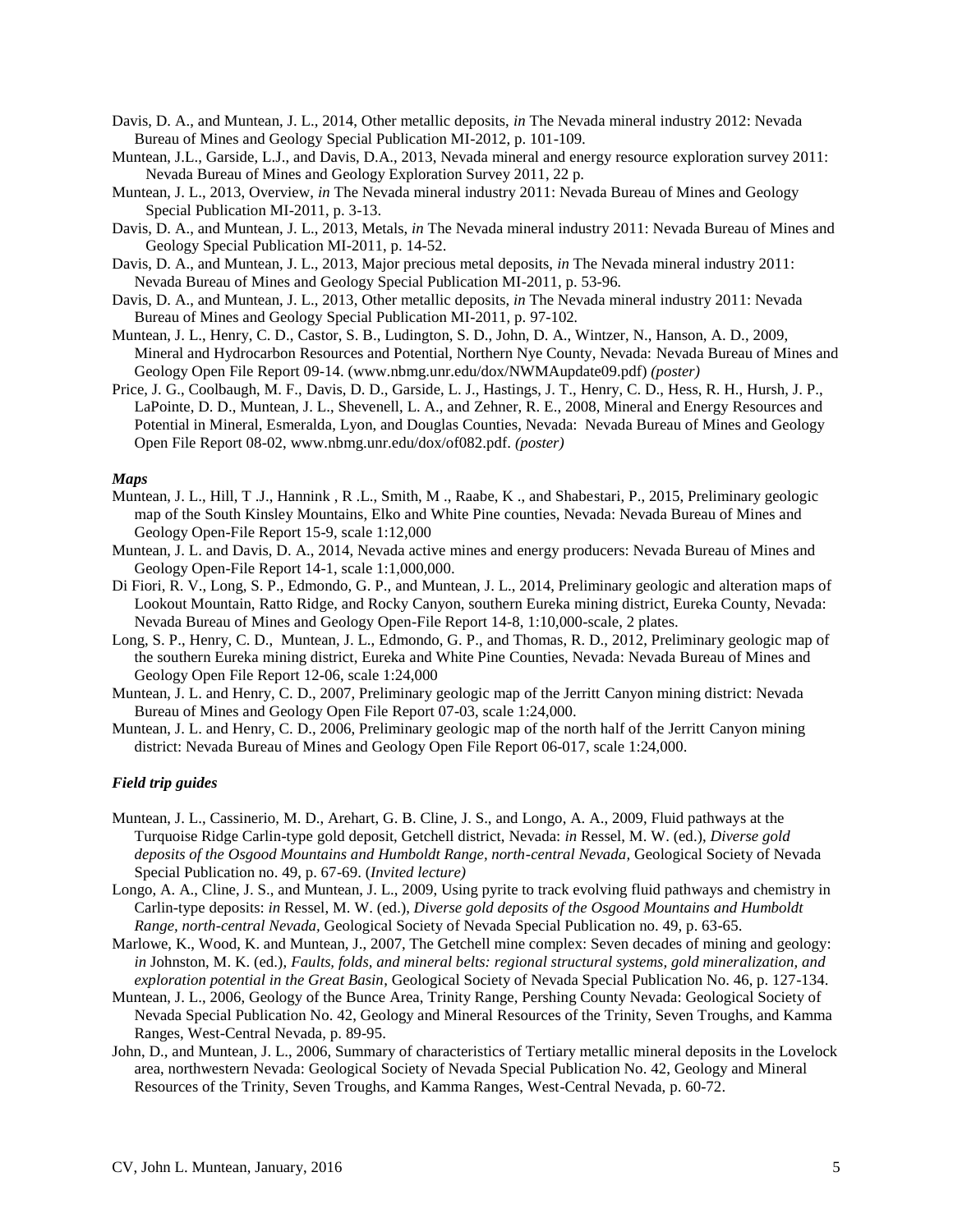Muntean, J. L. and Hedenquist, J. W., 2004, Gold-silver mineralization in the Maricunga Belt: *in* Mpodozis, C., Vivallo, W. F: (eds.), Field trip Guide A4, Cenozoic arcs and mineral deposits of the Southern Central Andes (El Salvador-Maricunga-Ojos del Salado region), IAVCEI General Assembly, Pucon Chile, p. 17-21.

#### *Book reviews*

Muntean, J. L., 1997, *review of* "Epithermal Gold Deposits: Styles, Characteristics, and Exploration." The Society of Resource Geology Special Publication Number 1., J.W. Hedenquist, E. Izawa, A. Arribas, and N.C. White.: Economic Geology, v. 92, p. 264.

#### *Other articles and open-file reports*

- Ludington, S., John, D. A., Muntean, J. L., Hanson, A. D. Castor, S. B., Henry, C. D., Wintzer, N., Cline, J. S., Simon, A. C., 2009, Mineral Resource Assessment of Northern Nye County, Nevada – a Progress Report, United States Geological Survey Open File Report 2009-1271, p. 1-13 p. (http://pubs.usgs.gov/of/2009/1271)
- Muntean, J. L. and Davis, D. A., 2008, Nevada: Annual mining review, state activities: Mining Engineering, v. 60, p.103-108.
- Muntean, J. L. and Castor, S. B., 2007, Nevada: Annual mining review, state activities: Mining Engineering, v. 59, p. 97-101.
- Muntean, J. L., 2006, The rush to uncover gold's origin, Geotimes, v. 51, p. 24-27.
- Muntean, J. L. and Castor, S. B., 2006, Nevada: Annual mining review, state activities: Mining Engineering, v. 58, p. 100-103.
- Muntean, J. L., 2005, foreword to: "Controversies on the origin of world –class gold deposits, Part II: Witwatersrand gold deposits: Society of Economic Geologists Newsletter, n. 60, p. 7, 12-19.
- Muntean J. L., 2004, foreword to: "Controversies on the origin of world –class gold deposits, Part I: Carlin-type gold deposits in Nevada: Society of Economic Geologists Newsletter, n. 59, p. 1, 11-18.
- Cline, J. S., Hofstra, A. H., Muntean, J. L., Tosdal, R. A., and Hickey, K. M., 2004, Carlin-type gold deposits in Nevada, USA: *in* Cooke, D., ed., *Ore Deposit Models,* 24 Carat Gold Workshop, University of Tasmania, Hobart, Tasmania, Australia, CODES Special Publication 5, p. 133-139.
- Wijns, C., Hall, G., Groves, D., and Muntean, J., 2004, Compressional tectonics of the Carlin gold trend: *in* Muhling, J. and Goldfarb, R. [eds.], *SEG 2004: Predictive Mineral Discovery Under Cover*, Extended Abstracts Volume, Society of Economic Geologists/University of Western Australia Center for Global Metallogeny, Perth, Western Australia, p. 292-295.
- Muntean, J. L., Tarnocai, C. A., Coward, M., Rouby, D., and Jackson A., 2001, Styles and restorations of Tertiary extension in north-central Nevada: *in* Shaddrick, D. R., Zbinden, E. A., Mathewson, D. C., and Prenn, C. (eds.), *Regional tectonics and structural control of ore: the major gold trends of northern Nevada,* Geological Society of Nevada Special Publication no. 33, p. 55-69. (*Invited lecture)*
- Muntean, J. L., 1998, Porphyry gold deposits of the Andean Cordillera: *in* Lefebure, D.V. (Coordinator): Metallogeny of Volcanic Arcs, B.C. Geological Survey, Short Course Notes, Open File 1998-5, p. Q1-14. (*Invited lecture)*
- Muntean, J. L., 1992, Pueblo Viejo, Dominican Republic: An epithermal, acid-sulfate gold deposit associated with a maar-diatreme complex: *in* Proceedings from workshop on Gold Geology of Maar Diatremes, Randol at Minexpo '92, p. 63-67. (*Invited lecture)*

#### *Contract reports*

- Muntean, J., 2015, Exploration for Carlin-type gold deposits underneath Miocene volcanic cover within and adjacent to the Snowstorm property, eastern Humboldt County, Nevada, Report for Snowstorrm Exploration LLC, 67 p.
- Muntean, J., 2012, Petrographic work aimed at understanding geologic controls on gold recovery at the Lookout Mountain gold deposit: Progress Report #1: Report for Timberline Resources Corp., 19 p.
- Cline, J., Muntean, J., Longo, A., Cassinerio, M., 2008, Collaborative research on fluid pathways and metal transport in Carlin-type gold deposits: Insights from the Getchell deposit: Final Report for the U.S. Geological Survey 2006 Mineral Resources External Research Program (MRERP), 128 p., http://minerals.usgs.gov/mrerp/reports/Cline06HQGR0179.pdf.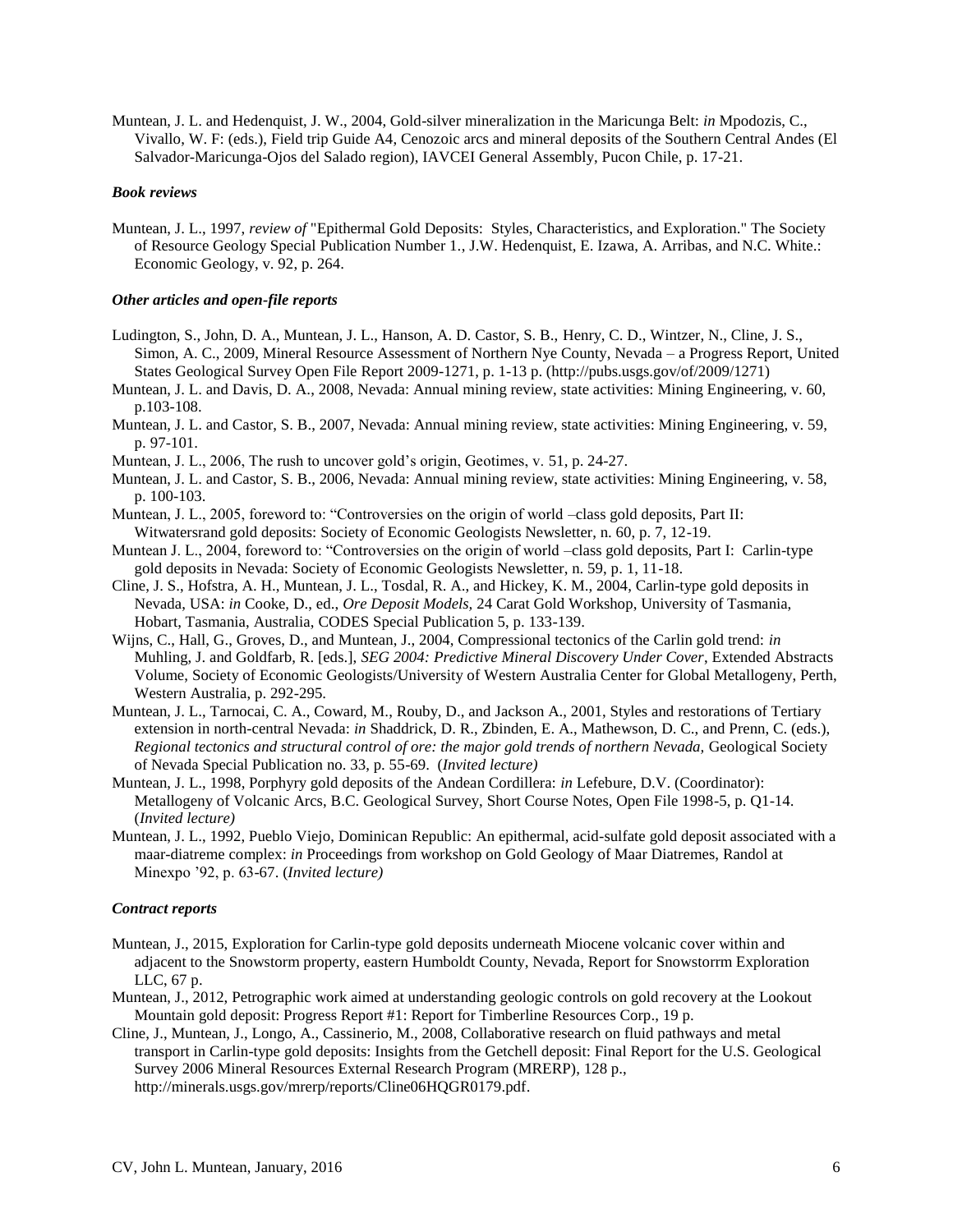Muntean, J., 2007, Interpretation of alteration patterns at the Longhike/Alta and Bluster Areas at Jarbidge based on surface sampling, hole AJLH-006, and spectral reflectance analyses completed in October 2007: Report for Atna Resources, 41 p.

#### *Websites and compact discs*

- Muntean, J. L., and Johnson, G., 2013, 43-101 report map service for mineral properties: http://gisweb.unr.edu/report\_43101\_1/
- Muntean, J. L., 2012, Carlin-type Gold Deposits: A Compilation: Society of Economic Geologists Compilation 5 (CD). *(includes preface summarizing the compiled papers and evolution of thought)*
- Price, J. G., Coyner, A. R., Muntean, J. L., and Driesner, D., 2011, Update on production and exploration activity in Nevada: Northwest Mining Association, Reno, Nevada:

www.nbmg.unr.edu/\_docs/Presentations/NWMAupdate11.pdf

- Price, J. G., Coyner, A. R., Muntean, J. L., and Driesner, D., 2010, Update on production and exploration activity in Nevada: Northwest Mining Association, Spokane, Washington: www.nbmg.unr.edu/slides/ NWMA\_Nevada\_presentation\_9December2010\_PDF.pdf.
- Price, J. G., Coyner, A. R., Muntean, J. L., and Driesner, D., 2009, Update on production and exploration activity in Nevada: Northwest Mining Association, Reno, Nevada: www.nbmg.unr.edu/dox/NWMAupdate09.pdf.
- Price, J. G., Coyner, A. R., Muntean, J. L., and Driesner, D., 2008, Update on production and exploration activity in Nevada: Northwest Mining Association, Reno, Nevada: www.nbmg.unr.edu/slides/NWMAupdate08.pdf.
- Price, J. G., Coyner, A. R., Muntean, J. L., and Driesner, D., 2007, Update on production and exploration activity in Nevada: Northwest Mining Association, Spokane, Washington: www.nbmg.unr.edu/slides/update07.ppt.
- Price, J. G., Coyner, A. R., Muntean, J. L., and Driesner, D., 2006, Update on production and exploration activity in Nevada: Northwest Mining Association, Reno, Nevada: www.nbmg.unr.edu/slides/update06.ppt.
- Price, J. G., Coyner, A. R., Muntean, J. L., and Driesner, D., 2005, Update on production and exploration activity in Nevada: Northwest Mining Association, Spokane, Washington: www.nbmg.unr.edu/slides/update05.ppt.
- Muntean, J. L. (organizer), 2005, Forum CD: Controversies on the Origin of World-Class Gold Deposits: Carlin and Witwatersrand, Society of Economic Geologists.

#### **Abstracts**

- Bonner, W. M. and Muntean, J. L., 2015, Spatial and Temporal Relationships Between Carlin-Style Gold and Polymetallic Mineralization at the Deep Cove Gold-Silver Deposit, Lander County, Nevada [abs.]: World Class Ore Deposits: Discovery to Recovery Proceedings, Society of Economic Geologists, September 2015, Hobart, Tasmania, Australia.
- Hill, T. J., Muntean, J. L., Creaser, R. A., Smith, M. T., 2015, Time-Space Relationships Between Sediment-hosted Gold Mineralization and Intrusion-Related Polymetallic Mineralization at Kinsley Mountain, Nevada, Nevada [abs.]: World Class Ore Deposits: Discovery to Recovery Proceedings, September 2015, Hobart, Tasmania, Australia.
- Howell, S. T. and Muntean, J. L., 2015, Spatial and Temporal Evolution of Hydrothermal Fluids of the Round Mountain Gold Deposit, Nevada [abs.]: World Class Ore Deposits: Discovery to Recovery Proceedings, Society of Economic Geologists, September 2015, Hobart, Tasmania, Australia.
- Milliard, J. B, and Muntean, J. L., 2015, Structural Controls on Low-Sulfidation Epithermal Deposit Formation in an Intra-Continental Rift Setting, the Northern Nevada Rift, USA [abs.]:; World Class Ore Deposits: Discovery to Recovery Proceedings, Society of Economic Geologists, September 2015, Hobart, Tasmania, Australia.
- Bonner, W. M. and Muntean, J. L., 2015, Spatial and temporal relationship between Carlin-style gold and polymetallic mineralization in the Deep Cove gold-silver deposit, Lander County, Nevada [abs.]: *in* Pennell, W. M. and Garside, L. J., eds., New Concepts and Discoveries: Geological Society of Nevada Symposium Proceedings, May 2015, Sparks, Nevada, compact disc.
- Hill, T. J., Muntean, J. L., Smith, M. T., Creaser, R. A., 2015, Time-space relationships between sediment-hosted gold mineralization and intrusion-related polymetallic mineralization at Kinsley Mountain, Nevada [abs.]: *in* Pennell, W. M. and Garside, L. J., eds., New Concepts and Discoveries: Geological Society of Nevada Symposium Proceedings, May 2015, Sparks, Nevada, compact disc. *(Second Place Student Talk Award, 2015 GSN Symposium)*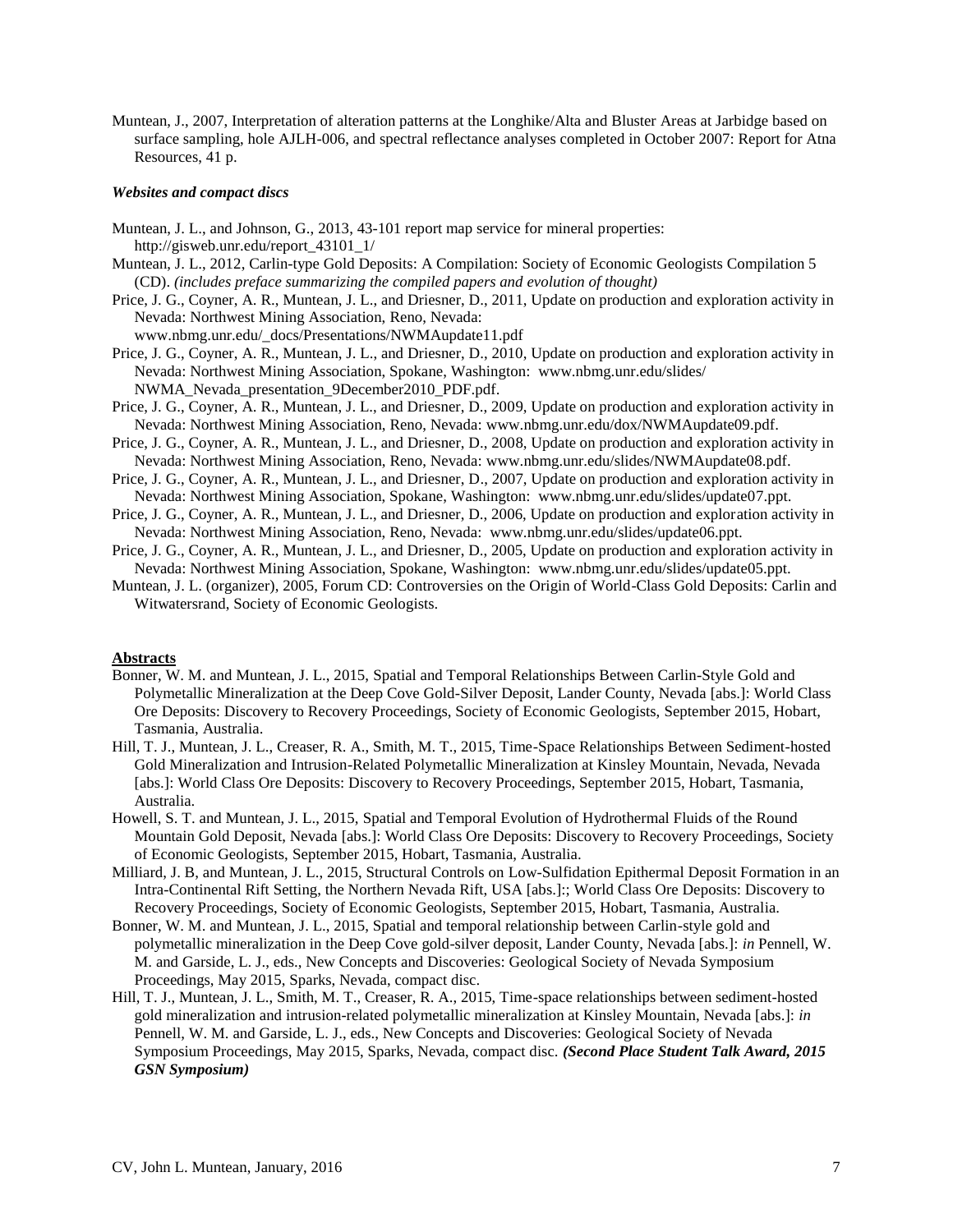- Howell, S. T. and Muntean, J. L., 2015, Spatial and temporal evolution of hydrothermal fluids of the Round Mountain gold deposit, Nevada [abs.]: *in* Pennell, W. M. and Garside, L. J., eds., New Concepts and Discoveries: Geological Society of Nevada Symposium Proceedings, May 2015, Sparks, Nevada, compact disc.
- Pace, D. W., Struhsacker, E. M., Coolbaugh, M. F., Quillen, P., Muntean, J. L, and Saunders, F. T., 2015, Intrusionrelated gold system oat Buffalo Canyon, Nye County, Nevada, USA [abs.]: *in* Pennell, W. M. and Garside, L. J., eds., New Concepts and Discoveries: Geological Society of Nevada Symposium Proceedings, May 2015, Sparks, Nevada, compact disc.
- Muntean, J. L., and Cline, J. S., 2014, The Carlin gold system: Applications to exploration in Nevada and elsewhere [abs.]: Society of Economic Geologists, Building Exploration Capability for the 21<sup>st</sup> Century, Keystone, Colorado. *(Invited Keynote Lecture)*
- Hill, T. J., Muntean, J. L., Hannink, R., Shabestari, P., 2014, Time-space relationships between sediment-hosted gold mineralization and intrusion-related polymetallic mineralization at Kinsley Mountain, Nevada SEG abstract [abs.]: Society of Economic Geologists, Building Exploration Capability for the 21<sup>st</sup> Century, Keystone, Colorado.
- Smith, J. M., Muntean, J. L., and Vikre, P. G., 2014, Controls on high grades within the Clementine vein system at the Hollister low-sulfidation epithermal gold-silver deposit, Nevada [abs.]: Society of Economic Geologists, Building Exploration Capability for the 21<sup>st</sup> Century, Keystone, Colorado.
- Bennett, M., Monecke, T., Reynolds, T.J., Ricks, J., and Muntean, J., 2014, Cathodoluminescence and fluid inclusion characteristics of porphyry vein quartz [abs]: Pan-American Current Research on Fluid Inclusions (PACROFI XII), Fort Collins, Colorado, p. 61-62.
- Muntean, J. L., 2014, Mineral exploration review of the Nevada region [abs.]: Association of Mineral Exploration British Columbia, Mineral Exploration Roundup Abstracts Volume, p. 9-10. (*Invited lecture)*
- Long, S. P., Henry, C. D., Muntean, J. L., Edmondo, G., and Cassel, E., 2013, Early Cretaceous construction and pre-late Eocene extensional collapse of a structural culmination, Eureka, Nevada: Implications for out-ofsequence deformation in the Sevier hinterland: Geological Society of America Abstracts with Programs, v. 45, n. 7 p. 825.
- Cline, J. S., Muntean, J., and Longo, A., 2013, Ore deposition in Carlin-type gold deposits: Studies of sample transects from dead rock to high-grade [abs.]: Geological Society of Nevada September 2013 Newsletter, p. 10.
- Cline, J. S., Muntean, J., and Longo, A., 2013, Ore deposition in Carlin-type gold deposits: Studies of sample transects from dead rock to high-grade [abs.]: European Current Research on Fluid Inclusions (ECROFI XXII), Antalya, Turkey, p. 120-121.
- Cline, J. S., Muntean, J., and Longo, A., 2013, Ore deposition in Carlin-type gold deposits: Studies of sample transects from dead rock to high-grade [abs.]: FUTORES Conference: Future Understanding of Tectonics, Ores, Resources, Environment and Sustainability; EGRU, James Cook University Townsville, Australia, p. 23.
- Muntean, J., 2013, Exploration for gold in a mature terrain: maintaining Nevada's gold rush [abs.]: Geological Society of Nevada January 2013 Newsletter, p. 3. *(Lecture)*
- Simon, A., Muntean, J., and Cline, J., 2012, A magmatic-hydrothermal model for Carlin-type gold deposits [abs.]: Geological Society of Nevada September 2012 Newsletter, p. 3.
- Henry, C., Muntean, J., John, D., Colgan, J., 2012, Mesozoic-Cenozoic magmatism and mineralization in the greater Cortez area: an example of NBMG framework studies [abs.]: Geological Society of Nevada March 2012 Newsletter, p. 3.
- Muntean, J., Cassinerio, M., Patterson, L., 2011, Ferroan carbonates in Carlin-type gold deposits: Real time detection of an important ore control by carbonate staining [abs.]: Geological Society of Nevada September 2011 Newsletter, p. 3. (*Invited lecture)*
- Simon, A., Muntean, J., and Cline, J. S., 2011, The importance of plate tectonic architecture for the formation of Carlin-type gold deposits [abs.]: Geological Society of America Abstracts with Programs, v. 43, n. 5 p. 513.
- Muntean, J. L., Cline, J. S., and Simon, A., and Longo, A. A., 2010, The origin of Carlin-type gold deposits [abs.]: Geological Society of America Abstracts with Programs, v. 42, n. 5 p. 45. *(Lecture)*
- Simon, A., Muntean, J., and Aillaud, B., 2010, The formation of Au-rich porphyry deposits: where is the Cu? [abs.]: Geological Society of America Abstracts with Programs, v. 42, n. 5 p. 46.
- Muntean, J. L., Cassinerio, M. D., Arehart, G. B., Cline, J. S., Longo, A. A., and Hickey, K. A., 2010, Fluid pathways at the Turquoise Ridge Carlin-type gold deposit, Getchell district, Nevada [abs.]: *Great Basin Evolution and Metallogeny*, Program with Abstracts, Geological Society of Nevada 2010 Symposium, Reno/Sparks, Nevada, May 2010, p. 67. *(Invited Lecture)*
- Patterson, L. M., Muntean, J. L., and Arehart, G. B., 2010, Hydrothermal footprint of Carlin-type gold deposits at the district scale: Jerritt Canyon mining district, Elko County, Nevada [abs.]: *Great Basin Evolution and*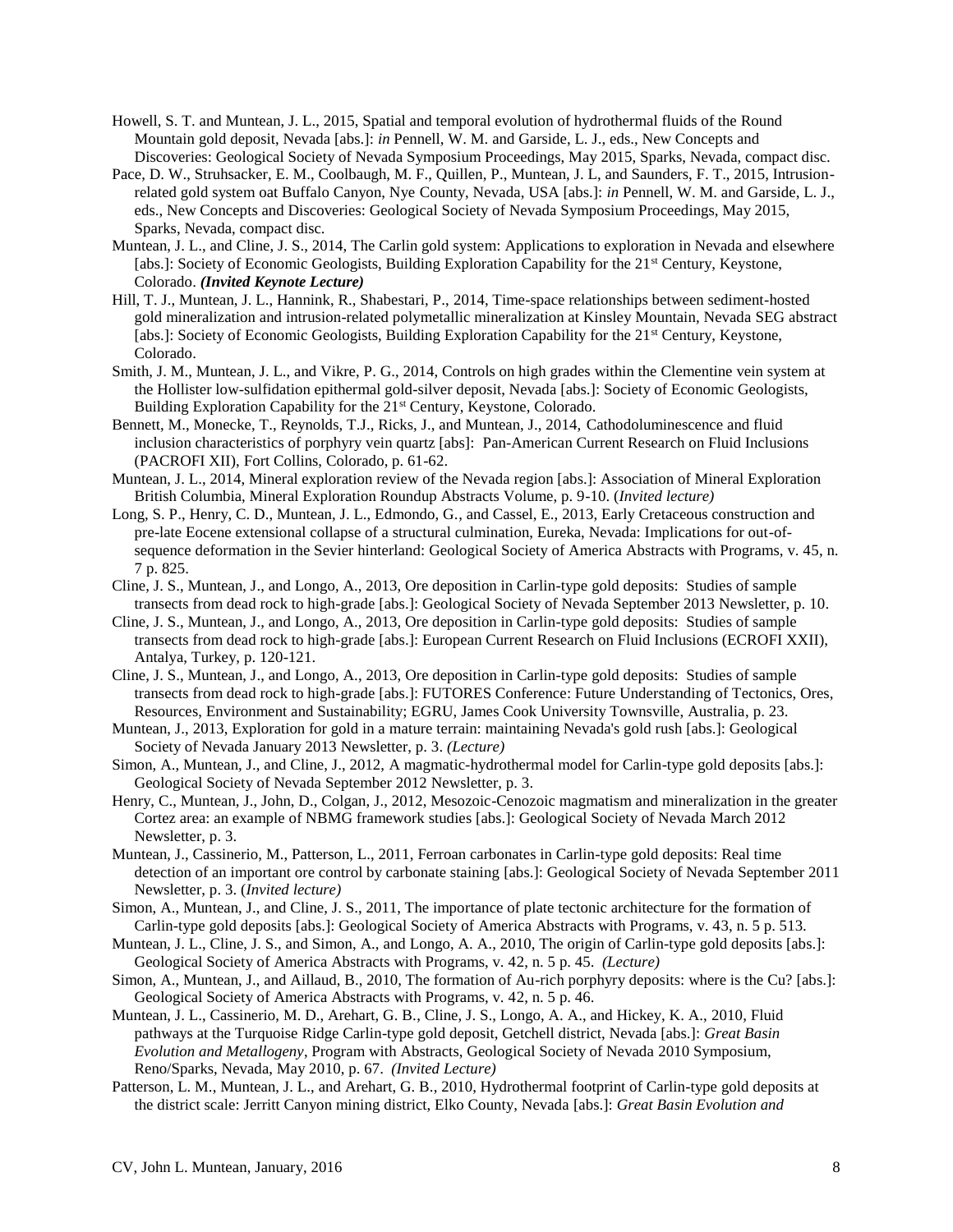*Metallogeny*, Program with Abstracts, Geological Society of Nevada 2010 Symposium, Reno/Sparks, Nevada, May 2010, p. 69. *)*

- Cassinerio, M. D. and Muntean, J. L., 2010, Patterns of lithology, structure, alteration and trace elements around high-grade ore zones at the Turquoise Ridge gold deposit, Getchell district, Nevada [abs.]: *Great Basin Evolution and Metallogeny*, Program with Abstracts, Geological Society of Nevada 2010 Symposium, Reno/Sparks, Nevada, May 2010, p. 37.
- Aillaud, B. J., Simon, A. C., Muntean, J. L., 2010, Formative fluid evolution at the Verde and Pancho deposits of the Refugio district, Chile [abs.]: *Great Basin Evolution and Metallogeny*, Program with Abstracts, Geological Society of Nevada 2010 Symposium, Reno/Sparks, Nevada, May 2010, p. 29-30. *(Second Place Student Poster Award, 2010 GSN Symposium)*
- Longo, A. A., Cline, J. S., and Muntean, J. L., 2010, Tracking evolving ore fluids with pyrite and Carlin-type gold deposits at the Turquoise Ridge mine, Getchell, Nevada [abs.]: *Great Basin Evolution and Metallogeny*, Program with Abstracts, Geological Society of Nevada 2010 Symposium, Reno/Sparks, Nevada, May 2010, p. 61-62.
- Simon, A. C., Cline, J. S., Longo, A. A., and Muntean, J. L., 2010, A holistic model for Carlin-type gold deposits [abs.]: *Great Basin Evolution and Metallogeny*, Program with Abstracts, Geological Society of Nevada 2010 Symposium, Reno/Sparks, Nevada, May 2010, p. 81.
- Eck, N. C., Simon, A. C., Cline, J. S., Muntean, J. L., and Wood, K., 2010, Effects of contact metamorphism on the host rocks, and controls on mineralization occurring within the metamorphic aureole of the Osgood stock at the Turquoise Ridge Carlin-type gold deposits, Nevada [abs.]: *Great Basin Evolution and Metallogeny*, Program with Abstracts, Geological Society of Nevada 2010 Symposium, Reno/Sparks, Nevada, May 2010, p. 45.
- Muntean, J. L., Cassinerio, M. D., Arehart, G. B., Cline, J. S., Longo, A. A., and Hickey, K. A., 2009, Fluid pathways at the Turquoise Ridge Carlin-type gold deposit, Getchell district, Nevada [abs.]: Geological Society of America Abstracts with Programs, v. 41, n. 7 p. 680. *(Lecture)*
- Longo, A. A., Cline, J. S., and Muntean, J. L., 2009, Tracking evolving ore fluids with pyrite and Carlin-type gold deposits at the Turquoise Ridge mine, Getchell, Nevada [abs.]: v. 41, n. 7 p. 680.
- Cline, J. S., Muntean, J. L., Longo, A. A., and Simon, A., 2009, Origin of Carlin-type gold deposits [abs.]: Geological Society of America Abstracts with Programs, v. 41, n. 7 p. 524.
- Holm-Denoma, C. S., Hofstra, A. H., Muntean, J., Babcock, J., Jones, M., Loranger, R., Merrick, D., Thole, R., Shabestari, P., and Ward, M. B., 2008, Integrative approach to elucidate the stratigraphy and structure of the Roberts Mountains allochthon and the and the gold deposits that it conceals in the Independence Range of north central Nevada, USA [abs.]: Geological Society of America Abstracts with Programs, Vol. 40, No. 6, p. 485
- Longo, A.A., Cline, J.S., and Muntean, J., 2008, Compositional variations in Au-bearing pyrite from a Carlin-type Au deposit, Getchell, Nevada: Geological Society of America Abstracts with Programs, V. 40, no. 1, p. 51.
- Muntean, J.L., 2007, Exploration for Carlin-type deposits in a mature terrain: Maintaining Nevada's gold rush [abs.]: *Ores and Orogenesis*, Arizona Geological Society Symposium 2007, Tucson, Arizona, September 2007, p. 123. *(Invited Lecture)*
- Pace, D. W. and Muntean, J. L., 2007, Jurassic intrusion-related or Eocene Carlin-style mineralization, what brought the gold to Bald Mountain? [abs.]: Geological Society of America Abstracts with Programs, v. 39, n. 6, p. 626.
- Patterson, L. M. and Muntean, J. L., 2007, District-Scale Distribution of Trace Elements across a Carlin-Type Gold District: Jerritt Canyon, Nevada [abs.]: *Ores and Orogenesis*, Arizona Geological Society Symposium 2007, Tucson, Arizona, September 2007, p. 177.
- Muntean, J. L., 2006, The porphyry-epithermal transition: examples from the Maricunga belt: Geological Society of Nevada February Newsletter, p. 11. (*Invited lecture)*
- Muntean, J. L., 2005, Turquoise Ridge deposit: Basin margin control on gold grade [abs.]: Geological Society of Nevada August Newsletter, p. 2. (*Invited lecture)*
- Muntean, J. L., and Tosdal, R. A., 2005, Inversion tectonics in north-central Nevada: Controls on the formation of lower plate windows and structural traps for Carlin-type gold deposits [abs.]: *Window to the World*, Program with Abstracts, Geological Society of Nevada Symposium 2005, Reno/Sparks, Nevada, May 2005, p. 68. *(Lecture)*
- Cline, J. S., Hofstra, A. H., Muntean, J. L., Tosdal, R. A., and Hickey, K. M., 2005, The genesis of Carlin-type gold deposits – current models and future research [abs.]: Atlantic Geology, v. 41, no. 2-3, p. 176-177.
- Cline, J. S., Hofstra, A. H., Muntean, J. L., Tosdal, R. A., and Hickey, K. M., 2004, The genesis of Carlin-type gold deposits – current models and future research [abs.]: *Geoscience Africa 2004*, Abstract Volume, University of Witwatersrand, Johannesburg, South Africa, p. 26-27.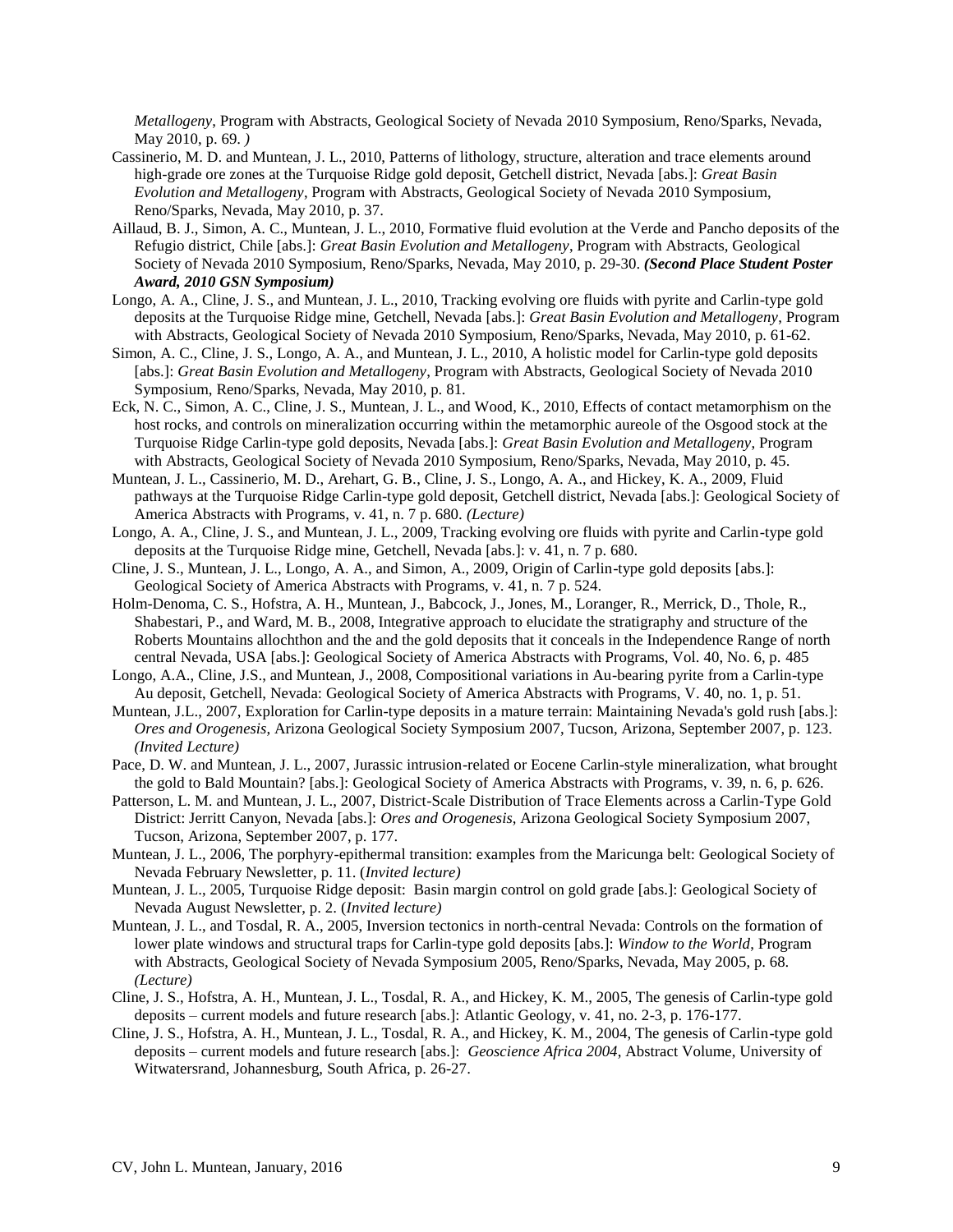- Cline, J. S., Shields, D., Riciputi, L., Fayek, M., Copp, T. L., Muntean, J., and Hofstra, A., 2003, Trace element and isotope microanalyses support a deep ore fluid source at the Getchell Carlin-type gold deposit, northern Nevada [abs.]: Geological Society of America, v. 35, paper no. 142-12.
- Muntean, J. L., O'Brien, D., and Pease, R., 2003, Geology and mineralization of the Pueblo Viejo gold/silver deposits: a world-class high sulfidation precious metal system [abs.]: *Cordilleran Exploration Roundup 2003 Abstracts*.
- Arehart, G. B., and Muntean, J. L., 2002, The link between bedded barite and Carlin-type gold deposits in Nevada [abs.]: Geological Society of America Abstracts with Programs, v. 34, paper no. 63-3.
- Muntean, J. L., 2001, Porphyry gold deposits: the result of high-temperature magmatic fluids flashing into the gas + salt field, *in* Eleventh Annual Goldschmidt Conference, Abstract #3082, LPI Contribution No. 1088, Lunar and Planetary Institute, Houston (CD-ROM). (*Invited lecture)*
- Muntean, J. L., 1997, Descriptive exploration model for porphyry gold deposits: an update from the Maricunga Belt, Northern Chile [abs.]: AIME/SME Annual Meeting Abstracts. (*Invited Lecture*)
- Muntean, J. L., and Einaudi, M. T., 1996, Evolution of porphyry copper-gold mineralization to low-sulfidation epithermal gold mineralization, Maricunga belt, northern Chile [abs.]: Geological Society of America, v. 28, p. A333. (*Invited Lecture*)
- Muntean, J. L., 1995, Magmatic-hydrothermal gold deposits at Refugio, Maricunga belt, northern Chile [abs.]: *in* Geological Society of Nevada, U.S.G.S., and Sociedad Geologica de Chile, *Symposium on the Geology and Ore Deposits of the American Cordillera Program with Abstracts*, Reno, Nevada, p. A56-A57. (*Poster*)
- Venneman, T. W., Muntean, J. L., Kesler, S. E., O'Neil, J. R., and Valley, J. W., 1991, Stable isotope evidence for magmatic fluids: Pueblo Viejo acid-sulfate Au-Ag deposits, Dominican Republic [abs.]: Geological Society of America, Program with Abstracts, v. 23, p. A229. *(Lecture)*
- Muntean, J. L., Kesler, S. E., Russell, N., 1990, Exploration models for acid-sulfate, epithermal Au deposits [abs]: AIME/SME Annual Meeting Abstracts. *(Lecture)*
- Kesler, S. E., and Muntean J. L., 1990, Acid-sulfate gold-silver deposits in the Greater Antilles [abs]: Geological Society of Canada, v. 15, p. 60.
- Muntean, J. L., Kesler, S. E., and Valley, J. W., 1988, Evidence for fluid mixing during mineralization, Monte Negro Au-Ag deposit, Pueblo Viejo, Dominican Republic [abs.]: Geological Society of America, Program with Abstracts, v. 20, p. A301. *(Lecture)*
- Kesler, S. E., Muntean, J. L., and Russell, N., 1988, Spatial and temporal zoning of acid-sulfate alteration and mineralization, Pueblo Viejo gold-silver district, Dominican Republic: Bicentennial Gold 88 Extended Abstracts Oral Programme, Melbourne, p. 173-176. *(Lecture and Poster)*
- Muntean, J. L., and Loucks, R. R., 1986, Gold mineralization in Proterozoic ductile shear zones, Keystone district, Medicine Bow Mountains, Wyoming [abs.]: Geologic Society of America, Program with Abstracts, Rocky Mountain Section, v. 18, p. 398. *(Lecture)*

# **RESEARCH SUPPORT AND OTHER EXTERNAL FUNDING**

#### *Annual Donations to the Ralph J. Roberts Center for Research in Economic Geology*

- 2016: **\$247,200,** Sponsors: Newmont Mining Corp., Summit Mining International Inc., Coeur Mining Corp., Barrick Gold Corp., Klondex Mines Ltd, Pilot Gold Inc., Midas Gold Corp., Scorpio Gold Corp., Kinross Gold Corp., Premier Gold, Renaissance Gold Inc., NuLegacy Gold Corp., Great Basin GIS
- 2014: **\$158,200,** Sponsors: Newmont Mining Corp., Barrick Gold Corp., Pilot Gold Inc,, Kinross Gold Corp., Round Mountain Gold Corp., Premier Gold, Goldcorp Inc., Richard Bedell, Canamex Resources Inc., Renaissance Gold Inc., NuLegacy Gold Corp., Terra Core International, Desert Pacific, Great Basin GIS
- 2013: **\$117,500,** Sponsors: Newmont Mining Corp., Barrick Gold Corp., Kinross Gold Corp., Round Mountain Gold Corp., Pilot Gold Inc., Canamex Resources Inc., Renaissance Gold Inc., NuLegacy Gold Corp.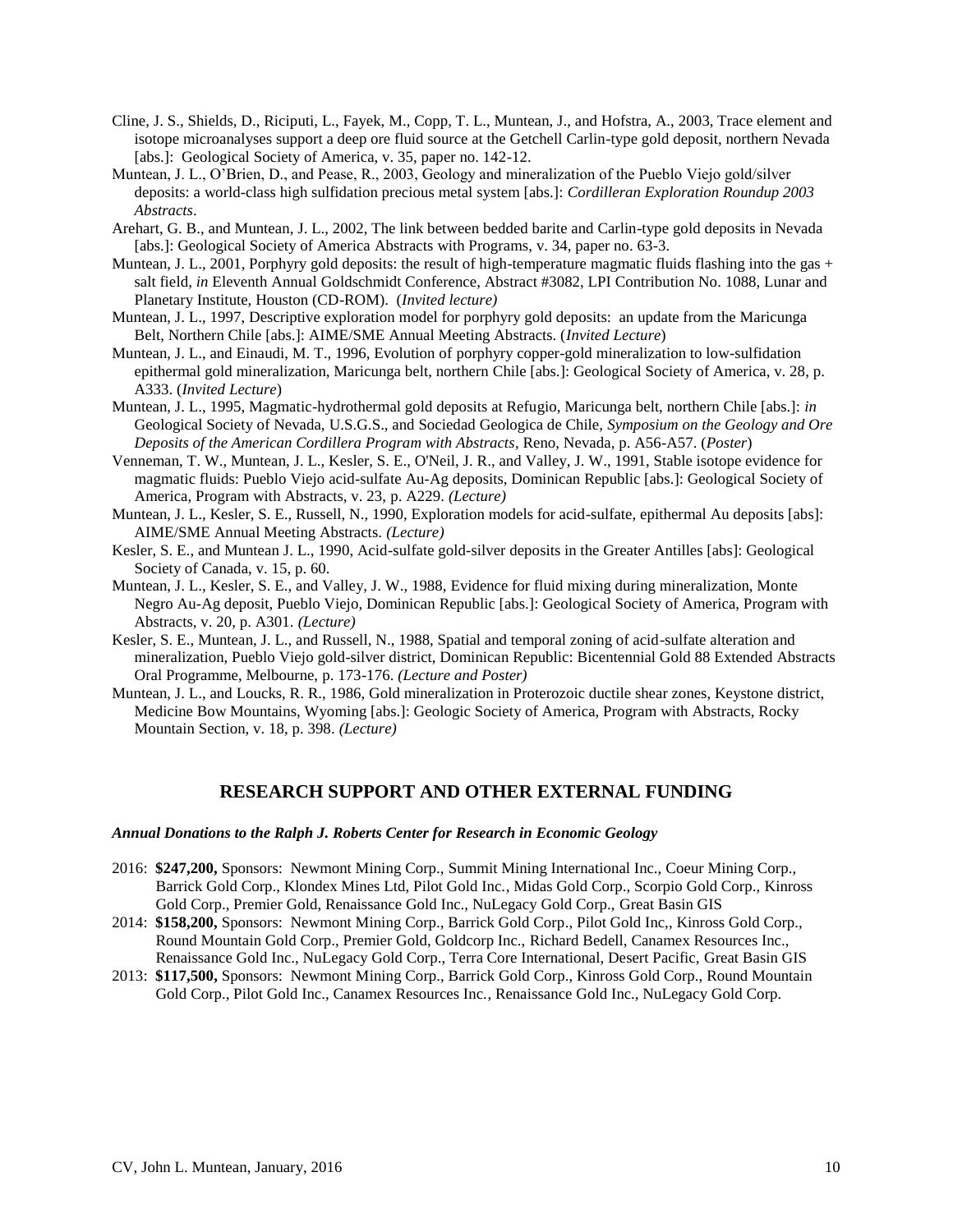## *Donations from Foundations*

**Wilson Family Foundation**, **\$750,000**, Nevada Electron Imaging and Microanalysis Laboratory, 2013, Gift to purchase two scanning electron microscopes (SEM) and setting up SEM laboratory within the Mackay School of Earth Sciences and Engineering in the College of Science at the University of Nevada Reno. (J. L. Muntean procured the donation)

## *Grants*

**United States Geological Survey:** New Geologic Mapping in the Kinsley Mountains, Elko and White Pine Counties, 7/1/2014 to 7/1/2015, **\$36,221.** (J.L. Muntean principal investigator, 18% overhead).

**Nevada Division of Minerals:** Mineral Resource Databases portion of Nevada Division of Minerals grant, 7/1/2013 to 6/30/2014, **\$100,000.** (J.E. Faulds , principal investigator; J.L. Muntean project leader)

**United State Fish and Wildlife Service:** Updated Mineral Assessment of the Desert National Wildlife Refuge, 2/1/2013 to 12/31/2014, \$**190,000.** (J. L. Muntean, principal investigator, fully overheaded)

**Rodeo Creek Gold Inc. (subsidiary of Great Basin Gold Ltd.):** Geology and Geochemistry of the Clementine Vein System at the Hollister High-Grade Epithermal Gold-Silver Deposit, 7/20/2012 to 7/19/2015, **\$110,633.** (J. L. Muntean , principal investigator, 20% overhead)

**Nevada Division of Minerals:** Mineral Resource Databases and Nevada Exploration Survey portions of Nevada Division of Minerals grant, 7/1/2012 to 6/30/2013, **\$150,000.** (J.E. Faulds , principal investigator, John Muntean project leader)

**National Science Foundation:** 2012 Gordon Research Conference on Geochemistry of Mineral Deposits, 6/1/12 to 6/1/2013, **\$20,000.** (J. L. Muntean, University of Nevada Reno and N. R. Gray, Gordon Research Conferences, principal investigators)

**United State Geological Survey:** 2012 Gordon Research Conference on Geochemistry of Mineral Deposits, 6/1/2012 to 6/1/2013, **\$10,000.** (J. L. Muntean, University of Nevada Reno and N. R. Gray, Gordon Research Conferences, principal investigators)

**Snowstorm Exploration LLC:** Snowstorm, 9/1/2011 to 6/30/2013, **\$73,272**. (J. L. Muntean, and C. D. Henry principal investigators, fully overheaded).

**United States Geological Survey:** New Geologic Mapping in Northern Nevada, South Eureka Mining District, 5/1/2011 to 5/1/2012, **\$61,213.** (S. P. Long, C. D. Henry, and J. L. Muntean principal investigators, 18% overhead).

**Timberline Resources Corp:** South Eureka, 10/21/2010 to 12/31/2015, **\$45,000**. (J. L. Muntean, S. P. Long, and C. D. Henry principal investigators, 18% overhead, Timberline supplemented the original \$20,000 grant with and additional \$25,000 in May 2012).

**United States Geological Survey:** History and Origin of Mineral Deposits in Nye County, Nevada, 8/4/09 to 5/31/2012, **\$388,312.** (J. L. Muntean, 80%, and C. D. Henry, 20%, principal investigators, fully overheaded)

**National Science Foundation:** 2008 Gordon Research Conference on Geochemistry of Mineral Deposits, 6/1/2008 to 6/1/2009, **\$20,000.** (J. L. Muntean, University of Nevada Reno and N. R. Gray, Gordon Research Conferences, principal investigators)

**United State Geological Survey:** 2008 Gordon Research Conference on Geochemistry of Mineral Deposits, 6/1/2008 to 6/1/2009, **\$10,000**, (J. L. Muntean, University of Nevada Reno and N. R. Gray, Gordon Research Conferences, principal investigators)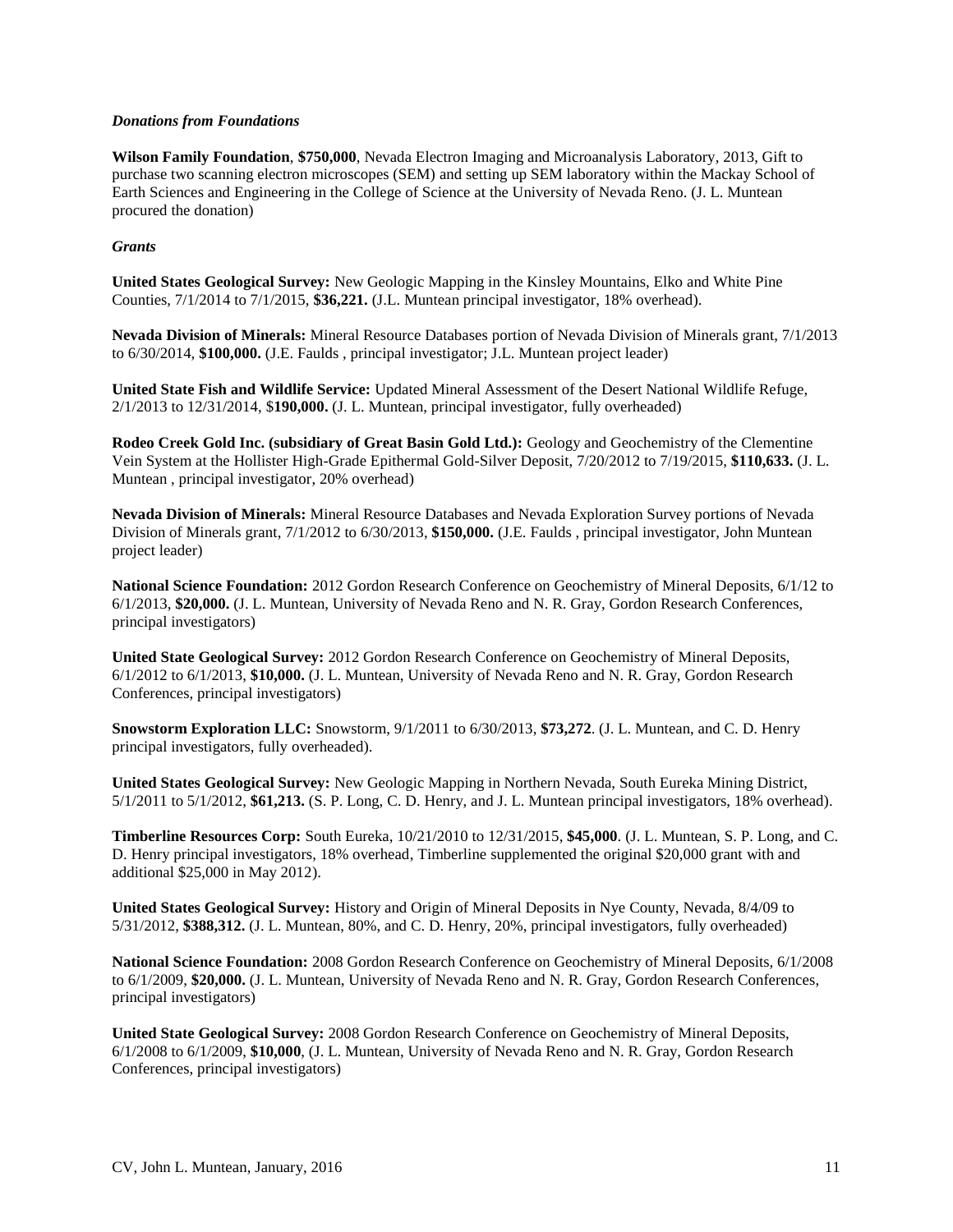**National Science Foundation:** Collaborative Research on Fluid Pathways, and Metal Transport and Deposition in Carlin-type Gold Deposits: Insights from the Getchell System, 2/1/2007 to 6/30/2012, **\$162,544** (UNR portion, fully overheaded), part of overall grant totaling **\$457,544** (J. S. Cline, University of Nevada Las Vegas and J. L. Muntean, University of Nevada Reno, principal investigators)

**U.S. Geological Survey Mineral Resources External Research Program:** Collaborative Research on Fluid Pathways and Metal Transport in Carlin-type Gold Deposits: Insights from the Getchell deposit, 6/30/2006 to 6/30/2008, **\$38,730** (fully overheaded), subcontract through University of Nevada Las Vegas, part of overall grant totaling **\$151,000** (J. S. Cline and J. L. Muntean, principal investigators)

**Queenstake Resources:** Jerritt Canyon, 6/1/2005 to 12/31/2012, **\$88,000**, (J. L. Muntean and C. D. Henry, principal investigators, 18% overhead).

**Atna Resources:** Jarbidge, 9/1/2006 to 12/31/2010, **\$9,986** (principal investigator, fully overheaded)

**United States Geological Survey:** Humboldt Basin New Geologic Mapping Project, Jerritt Canyon District, 5/1/2006 to 9/30/2007, **\$47,305** (J. L. Muntean and C. D. Henry, principal investigators, 18% overhead).

**Placer Dome:** Turquoise Ridge, 2/1/05 to 2/1/07, **\$41,600** (principal investigator, fully overheaded).

**United States Geological Survey**: Humboldt Basin New Geologic Mapping Project, 5/1/05 to 10/31/06, **\$38,769** (J. L. Muntean and C. D. Henry, principal investigators, 18% overhead).

**University of Nevada Reno**: Internal Software Grant Program, 2005, **\$1,750** awarded to help purchase GOCAD software.

*Research grants awarded to my students (does not include CREG grants to my students once I became Director)*

**Society of Economic Geologists Student Research Grant**, Time-Space Relationships between Sediment-hosted Gold Mineralization and Intrusion-Related, Polymetallic Mineralization at Kinsley Mountain, Nevada, 2015, **\$3,000**, awarded to Tyler Hill.

**Society of Economic Geologists Student Research Grant**, Spatial and Temporal Evolution of Hydrothermal Fluids of the Round Mountain Gold Deposit, 2015, **\$4,100**, awarded to Steve Howell.

**Society of Economic Geologists Student Research Grant**, Controls on high grades within the Clementine Vein System at the Hollister low-sulfidation epithermal gold-silver deposit, Nevada, 2013, **\$2,500**, awarded to Joshua Smith.

**Society of Economic Geologists Student Research Grant**, Hydrothermal footprint of Carlin-type deposits the in the Getchell District: Patterns of veins, alteration, veins, trace elements and isotopes around high-grade ore zones, 2008, **\$2,400**, awarded to Michael Cassinerio.

**Ralph J. Roberts Center for Research in Economic Geology, University of Nevada Reno**, Hydrothermal footprint of the Carlin-type deposits of the Jerritt Canyon district: District-scale patterns of trace elements, alteration, and isotopes along the Saval Discontinuity, 12/1/08 to 5/31/08, **\$9,588**, awarded to fund Lucia Patterson's MS thesis (additional funds to extend previous award).

**Ralph J. Roberts Center for Research in Economic Geology, University of Nevada Reno**, Hydrothermal footprint of the Carlin-type deposits of the Jerritt Canyon District: District-scale patterns of trace elements, alteration, and isotopes along the Saval Discontinuity, 1/1/07 to 12/31/07, **\$37,940**, awarded to Lucia Patterson.

**Society of Economic Geologists Student Research Grant**, Hydrothermal footprint of the Carlin-type deposits of the Jerritt Canyon district, Nevada, 2007, **\$4,700**, awarded to Lucia Patterson.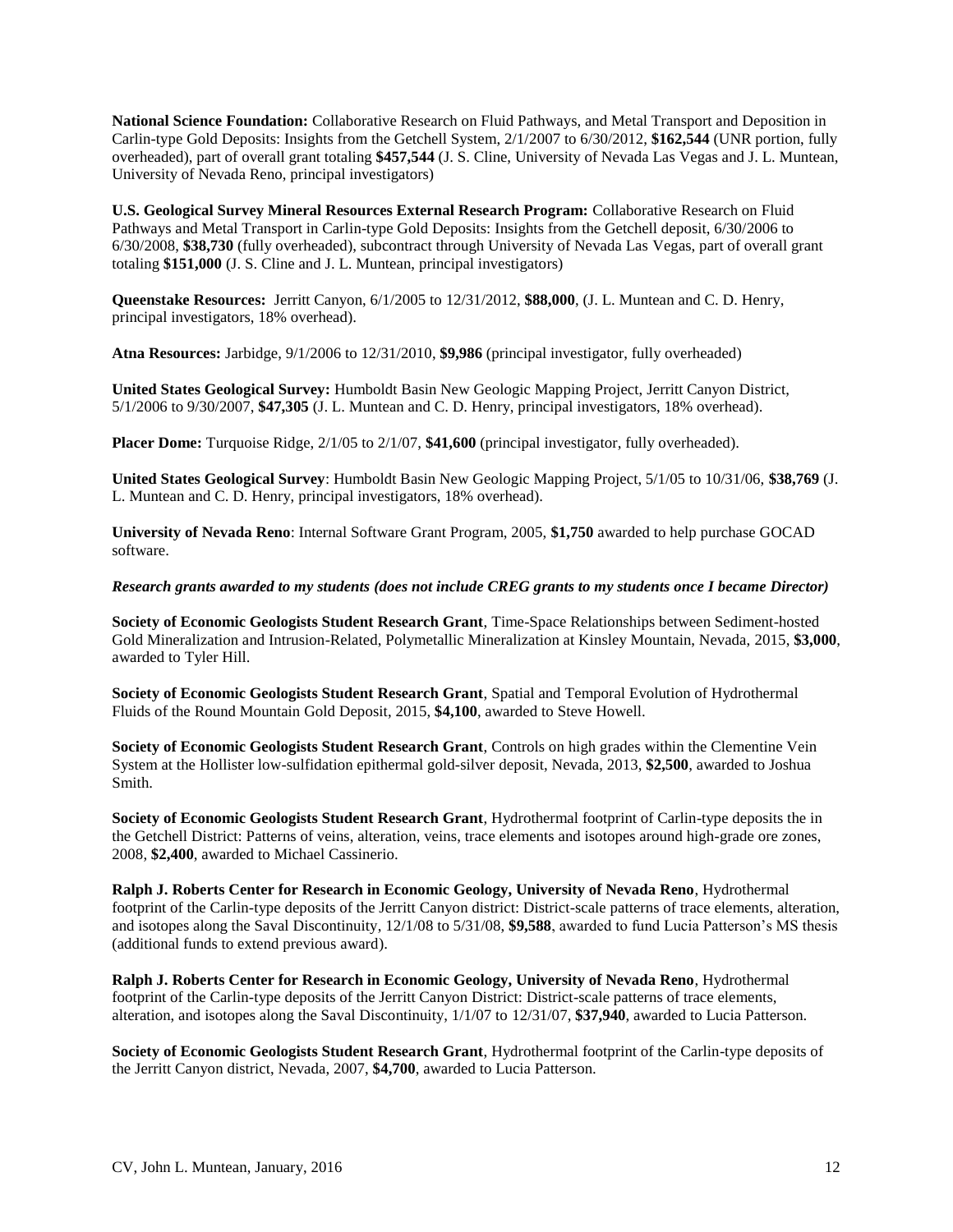**Society of Economic Geologists Student Research Grant**, Alteration, gold mineralization and intrusive phases in the RBM pit, White Pine County, Nevada, 2007, **\$4,500**, awarded to Daniel Pace.

**Barrick Gold**, Characterization of the Time-Space Relationships between Hydrothermal Alteration, Gold Mineralization, and Intrusive Phases in the RBM Pit, Bald Mountain Mining District, White Pine County, Nevada, 2006, **\$17,165**, gift to fund to Dan Pace.

# *In-kind support*

Queenstake Resources hired and paid the room and board for MS student, Lucia Patterson, to work at Jerritt Canyon mine (her thesis area) for the summer of 2006, prior to her first semester at UNR (~\$12,000). Barrick Gold hired and paid the room and board for MS student, Dan Pace, for the summer of 2007, after his first year at UNR (~\$12,000). They allowed him to work 100% on his thesis at the Bald Mountain mine. They also paid for geochemical analyses of samples he collected that summer (~\$1000). Barrick Gold hired and paid the room and board for MS student, Michael Cassinerio, to work at the Turquoise Ridge mine (his thesis area) for the summer of 2007 (~\$12,000), prior to his first semester at UNR, and 2008 (~\$12,000), during which he was allowed to work 100% on his thesis. Rodeo Creek Gold hired Joshua Smith for the summer of 2012, prior to his first semester at UNR (~\$12,000), and have committed to hiring him for the summer of 2013 to complete this field work for his thesis. Pilot Gold hired Tyler Hill to work at its Kinsley project (Tyler's thesis area) for the summers of 2013 and 2014 (~\$24,000). Round Mountain Gold Mine hired Steve Howell for summer of 2014 (~\$12,000) to work on thesis. Premier Gold hired Wilson Bonner to work at its Cove project (Wilson's thesis area) for summers of 2014 and 2015 (~\$25,000). Klondex Mines hired Justin Milliard for the summer of 2015 (~\$15,000). Midas Gold hired Sergey Konyshev for the summer of 2015 (~\$12,000). Barrick Gold, Queenstake Resources/Yukon-Nevada Gold, Rodeo Creek Gold, Atna Resources, Timberline Resources, Snowstorm Exploration, Pilot Gold Inc. have made all their data available for their Getchell, Jerritt Canyon, Jarbidge, Eureka, Snowstorm, and Kinsley properties, on which I have done research. The value/cost of the tens of thousands of drill holes (logs, assays) and other data and analyses that these companies have collected, made available, and paid for amounts to over \$250 million.

# **TEACHING**

### *Graduate student supervision*

**Graduate Faculty,** Dept. of Geological Sciences and Engineering, University of Nevada, Reno **2005-present**

- Primary advisor of 11 Master's students and 2 PhD candidates.
	- Sergey Konyshev (2015-present)
		- o PhD: Diversity of Sediment-Hosted Gold Mineralization in the Stibnite Mining District, Idaho
		- Ultim Milliard (2015-present)
			- PhD: Regional Controls on Epithermal System Formation within an Intra-Continental Rift Setting, Northern Nevada Rift, North-Central Nevada
		- Tracy Anderson (2015-present)
			- o MS thesis: Evaluation of Supergene Silver Enrichment at the Rochester Mine in Pershing County, Nevada
		- Patrick Quillen (2014-present)
			- o MS thesis: Time-Space Relationships between Magmatism, Hydrothermal Alteration, and Mineralization in the Berlin and Buffalo Canyon Areas of the Union District, Nevada
		- Wilson Bonner (2014-present)
			- o MS thesis: Distribution of Gold and Silver and Spatial and Temporal Relationship between Deep Polymetallic and Carlin-Style Mineralization at Cove
		- Steve Howell (2013-present)
			- o MS thesis: Spatial and Temporal Evolution of Hydrothermal Fluids of the Round Mountain Epithermal Gold Deposit, Nevada
		- Tyler Hill (2013-present)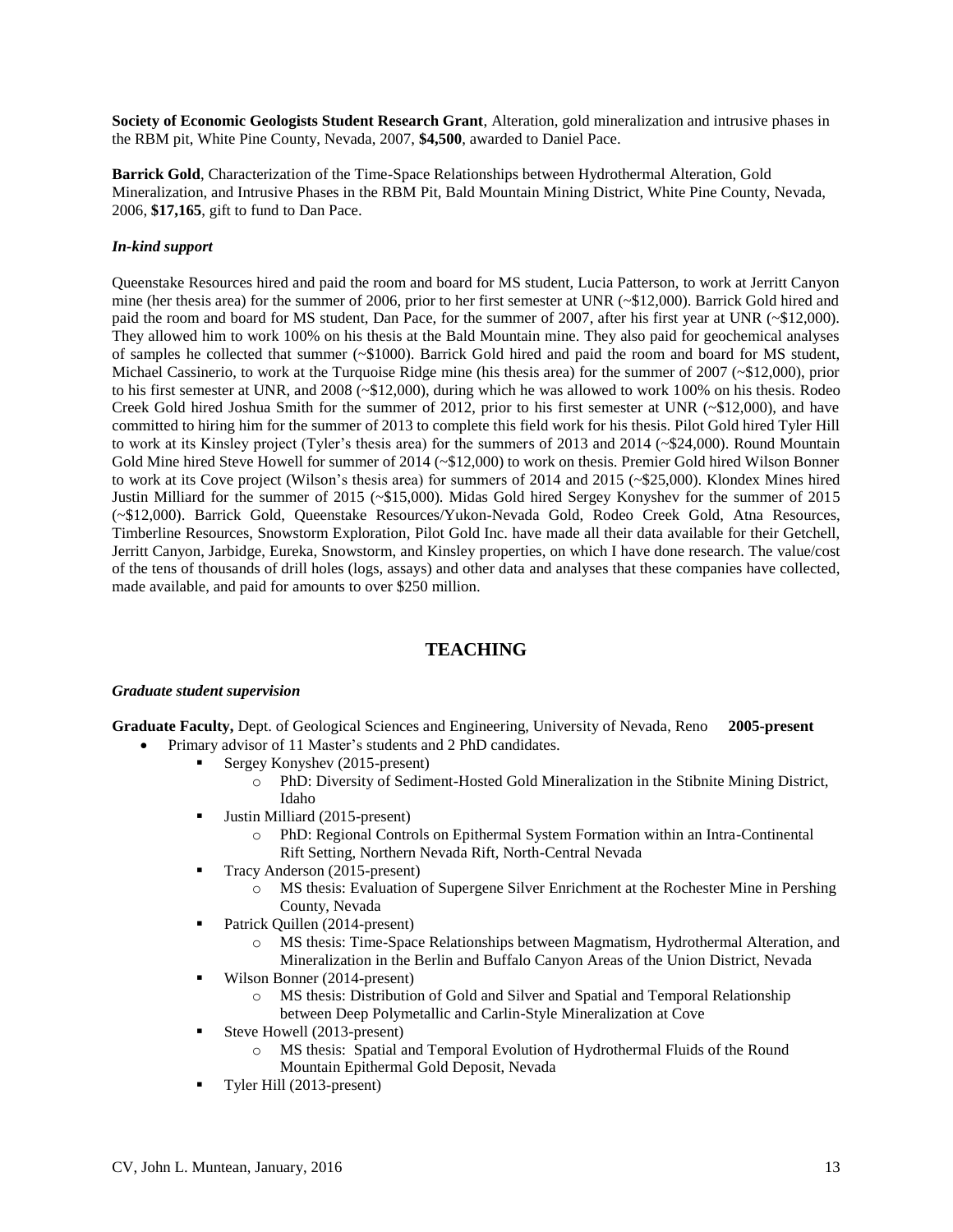- Primary advisor of 1 MS student Brian Aillaud (2008-2010), Adam Simon, primary co-advisor)
	- o Completed MS thesis: Aillaud, B. J., 2010, Using fluid inclusions to trace formative fluid evolution at the Verde and Pancho porphyry Au deposits of the Refugio district, Chile: Unpublished Master's thesis, University of Nevada Las Vegas, 209 p.
	- o Brian was awarded a Society of Economic Geologists Foundation 2008 Graduate Fellowship Award (\$12,500).
- Served on thesis committee of other MS students in UNLV's Department of Geoscience (2006-present).
	- Melanie Newton (2013-2015, Jean Cline primary advisor)
	- Lindsey Clark (2011-2012, Jean Cline and Adam Simon, co-primary advisors)
	- Nathan Eck (2009-2010, Adam Simon and Jean Cline, co-primary advisors)

#### *Courses taught*

- o MS thesis: Relationship of Eocene magmatism to skarn, polymetallic and Carlin-type gold mineralization in the Kinsley District, Nevada
- $\blacksquare$  Tim Cramer (2012-2014)
	- o Completed MS thesis: Using Landsat ETM+ and ASTER sensors to aid the mineral assessment of the Desert National Wildlife Refuge, Clark and Lincoln Counties, Nevada: Unpublished Master's thesis, University of Nevada Reno, 116 p.
- Joshua Smith (2012-2014)
	- o Completed MS thesis: Controls on high grades within the Clementine vein system at the Hollister low-sulfidation epithermal Au-Ag deposit, Nevada: Unpublished Master's thesis, University of Nevada Reno, 105 p.
- Michael Cassinerio (2007-2010)
	- o Completed MS thesis: Cassinerio, M. D., 2010, Patterns of lithology, alteration, trace elements, carbonate mineralogy, and stable isotopes around high-grade Carlin-type gold deposits: Turquoise Ridge deposit, Getchell District, Nevada: Unpublished Master's thesis, University of Nevada Reno, 215 p.
	- o Second Place Best Student Paper Award, 2010 Geological Society of Nevada Symposium
- Daniel Pace (2006-2009)
	- o Completed MS thesis: Pace, D. W., 2009, Relationship between magmatism and mineralization in the RBM gold deposit, White Pine County, Nevada: Unpublished Master's thesis, University of Nevada Reno, 172 p.
	- o Currently employed by Renaissance Gold Inc., Reno, Nevada
- Lucia Patterson (2006-2009)
	- o Completed MS thesis: Patterson, L. M., 2009, Hydrothermal footprint of the Carlin-type gold deposits at the District Scale: Jerritt Canyon Mining District, Elko County, Nevada: Unpublished Master's thesis, University of Nevada Reno, 240 p.
	- o Best Student Paper Award, 2010 Geological Society of Nevada Symposium
	- o Currently employed by Nevada Division of Minerals, Carson City, Nevada
- Served on thesis committees of other MS and PhD students in UNR's GES department (2006-present).
	- Ajeet Milliard (PhD, 2014-present, Mike Ressel, primary advisor)
	- Carli Balogh (MS, 2014-present, Peter Vikre, primary advisor)
	- Elizabeth Benge (MS, 2014-present, Paula Noble, primary advisor)
	- Saige Sanchez (MS, 2012-present, Greg Arehart, primary advisor)
	- Dylan Baldwin (MS, 2012-2014, Greg Arehart, primary advisor)
	- Russell DiFiori (MS, 2012-2014, Sean Long, primary advisor)
	- Katie Wickham (MS, 2012-2014, Greg Arehart, primary advisor))
	- Geoff Burtner (MS, 2013, Tommy Thompson, primary advisor)
	- Randall Hannink (MS, 2006-2009, Tommy Thompson, primary advisor)
	- **Matthew Hastings (MS, 2006-2008, Tommy Thompson, primary advisor)**
	- Richard Trotman (MS 2005-2008, Tommy Thompson, primary advisor)

## **Graduate Faculty,** Department of Geoscience, University of Nevada Las Vegas **2008-present**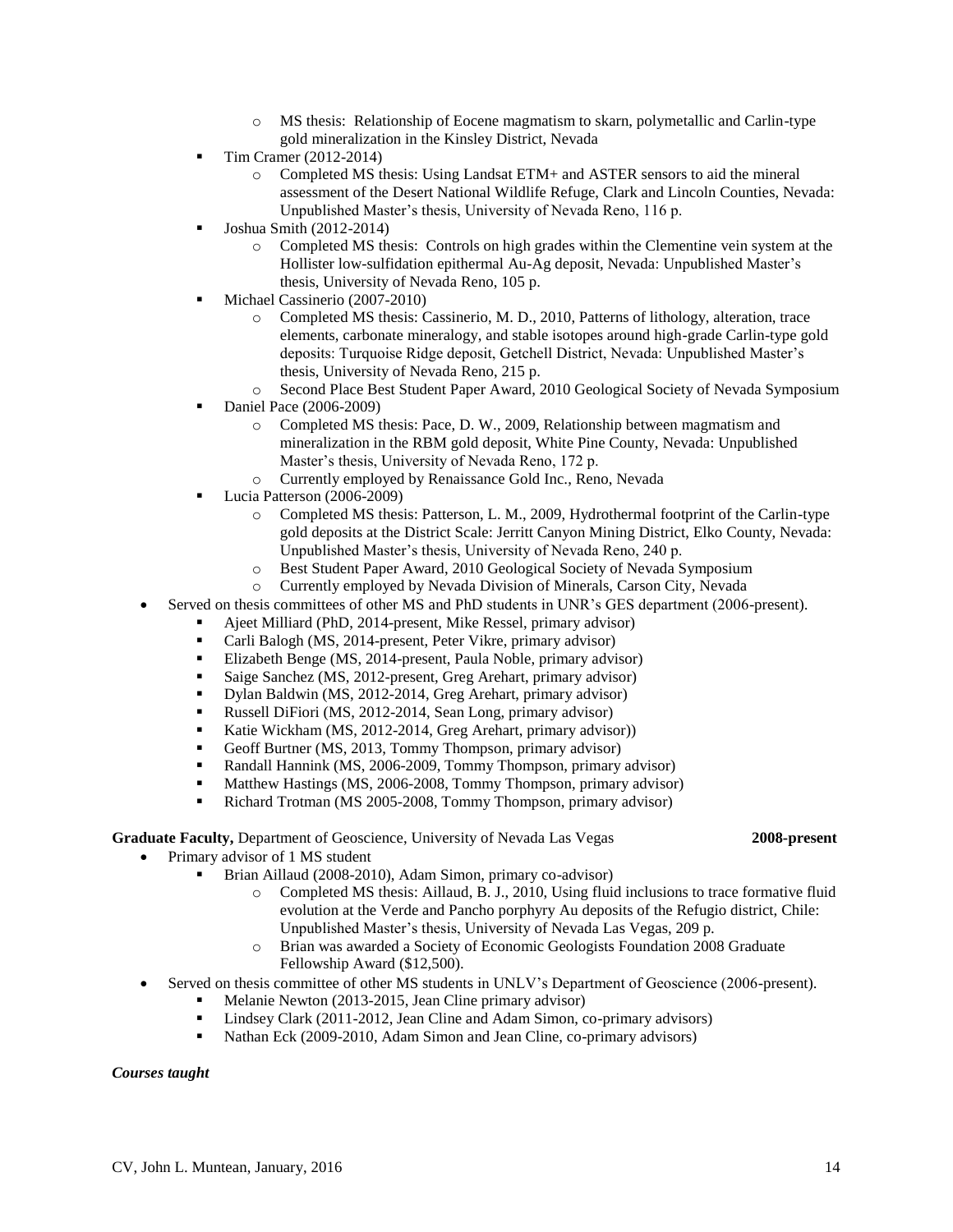# **Department of Geological Sciences and Engineering,** University of Nevada Reno **2012-Present**

- Teaching: Courses for Credit
	- GEOL 771 Hydrothermal Ore Deposits (3 credits, Spring 2015)
	- GEOL 701F, Introduction to Leapfrog 3D Geological Modeling Software, (1 credit, Spring 2015)
	- GEOL 701Y, Introduction to ioGAS Geochemical Data Analysis Software, (1 credit, Spring 2015)
	- GEOL 451, Taught field exercise for Geology Summer Field Course, (Summers 2012-2015)
	- GEOL 495, Independent Study Course (for undergraduate) (2012-2013)
	- GEOL 701R, Field Mapping of Ore Deposits: The Yerington Porphyry Copper System (2 credits, Spring 2013-2015)
	- GEOL 701TY, Field Spectroscopy Applied to Hydrothermal Alteration and Mineral Exploration (2 credits, Spring 2013)
- Teaching: Informal Instruction
	- Presented two guest lectures for GEOL 471/671 Ore Deposits. (November 19, 21, 2012)
	- Taught 3-day field course on detailed geologic mapping in the Yerington mining district. My three MS students, at the time, attended. (May 20-22, 2007)
	- **Presented guest lecture to students for GEOL 471/671 Ore Deposits. (October 23, 2006)**
	- Hired and supervised UNR undergraduate (Adam King) to carry out GIS work. (2005-2006).

#### *Other teaching experience*

| <b>Skype Lecture, University of Michigan, Dept. of Geological Sciences, Ann Arbor MI</b><br>Presented on Lecture to Advanced Ore Deposits Course.<br>$\bullet$                             | 2015      |
|--------------------------------------------------------------------------------------------------------------------------------------------------------------------------------------------|-----------|
| <b>Instructor,</b> Academy of Art College, Liberal Arts Program, San Francisco, CA<br>Introduction to Physical Geography, Fall 1996. Supervisor: Sue Rowley<br>$\bullet$                   | 1996      |
| <b>Teaching Assistant, Stanford University, Dept. of Geological and Environmental Sciences</b><br>Mineralogy, Fall 1992, Professor: Gordon Brown.<br>$\bullet$<br>ת ומיד יות מממוי מידי ות | 1992-1993 |

Physical Geology, Winter, Spring 1993, Professors: Juhn Liou and Gordon Brown

# **AWARDS**

#### **University of Nevada Reno**

 Dr. Donald Mousel and Dr. William Feltner Annual Award for Excellence in Research, College of Science, 2011.

# **SERVICE**

#### *Professional society work*

#### **Society of Economic Geologists (Fellow, 1989)**

- Member of Nominating Committee (2014)
- Co-led SEG field trip "Porphyry and High-Sulfidation Epithermal Gold Deposits of the Maricunga Belt, Chile" with Jack Pritting (Kinross Gold) (2012).
- Instructor for a SEG short course on Carlin-type gold deposits in Nevada at SEG headquarters in Littleton, Colorado (2012).
- Editor of compiled SEG publications on Carlin-type gold deposits, released as a CD in 2012.
- Co-instructor for SEG short course on Carlin-type gold deposits in Nevada at SEG headquarters in Littleton, Colorado (2011).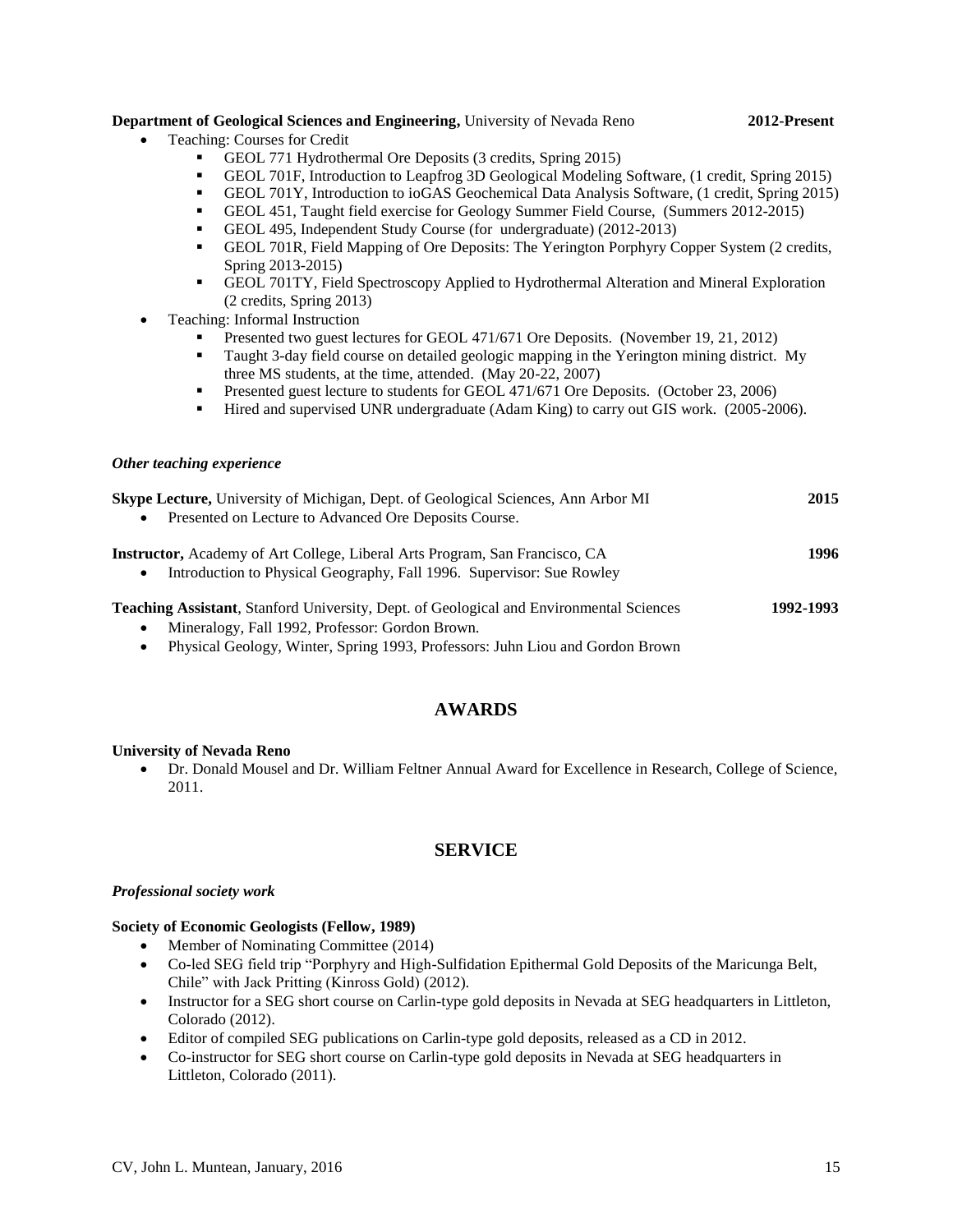- Instructor for Carlin-type deposits at SEG-sponsored short courses on gold deposits in Beijing, China (2003), Moscow, Russia (2004), and Reno, Nevada (2010).
- Elected member of SEG Council (2006-2008).
- Appointed Chair of SEG Medals Committee (2007, 2008).
- Advisor to SEG student chapter at University of Nevada Reno (1999-2001, 2006-present).
- Participant in SEG's online mentoring program (2006-present).
- Gave invited lecture on mentoring at SEG's Symposium at Keystone, Colorado (May 2006).
- Coordinator for the SEG-sponsored student-mentor workshop held at the 2005 Geological Society of Nevada Symposium (May 2005).
- Member of ad-hoc committee on mentorship (2003).
- Member of Student Affairs Committee (2001-2002).

# **Geological Society of America (Member)**

**Geological Society of Nevada (Member)**

• Co-leader of spring 2006 field trip.

# **Society for Geology Applied to Mineral Deposits (Member)**

# *Editorial service*

# **Editorial Board Member,** *Economic Geology* **(2008-2012)**

- Accepted invitation by the Editor to serve 5-year term.
- Handled 17 manuscripts.
- **United States Geological Survey (2007)**
	- Member of review panel for Mineral Resources External Research Program (2007).

# **Manuscript/Map Reviews**

- Reviewed 11 manuscripts for Economic Geology (1997-2015).
- Have reviewed 3 maps and 1 manuscript for the Nevada Bureau of Mines and Geology (1998-present).
- Reviewed manuscripts for Geology (2), Mineralium Deposita (3) SEG Newsletter (1), Ore Geology Reviews (1), and Geochemistry Exploration Environment Analysis (1997-present).
- Reviewed 2 NSF proposals (2010, 2015).
- Reviewed 2 NSERC proposals (2015)
- Thesis examiner for PhD theses (2012-2013): University of Tasmania (2)

# *Organization of professional meetings*

# **Society of Economic Geologists Forum – "Diversity of Carlin-style Gold Mineralization" (2015)**

 Co-organizer of forum held as part of Geological Society of Nevada's 2015 Symposium and editor of SEG Reviews in Economic Geology volume on Diversity of Carlin-Style Gold Mineralization (2014-2016)

# **Geological Society of Nevada 2015 Symposium**

Co-chair of the Technical Program for the 2015 Symposium (2013-2015)

## **Society of Economic Geologists Forum – "World Class Controversies – Genesis of the Witwatersrand and Carlin gold systems" (2005)**

 Organized and ran every aspect of the unique one-day SEG-sponsored forum that featured a debate-like format (May 2005).

# **Gordon Research Conferences on Geochemistry of Mineral Deposits (2005-2012)**

- Chair for the 2012 meeting at Proctor Academy in Andover, New Hampshire (elected 2005).
	- o Organized technical program that included devising session topics and inviting speakers and discussion leaders.
	- o Helped raise \$76,000 from NSF, USGS, Society of Economic Geologists, and industry to attract speakers and assist students and post-docs in attending the conference.
	- o Successfully ran the conference.
- Served as Vice-Chair (elected in 2005) for the 2008 meeting in Il Ciocco, Italy:
	- o Raised funds from NSF and the USGS.
	- o Organized poster session.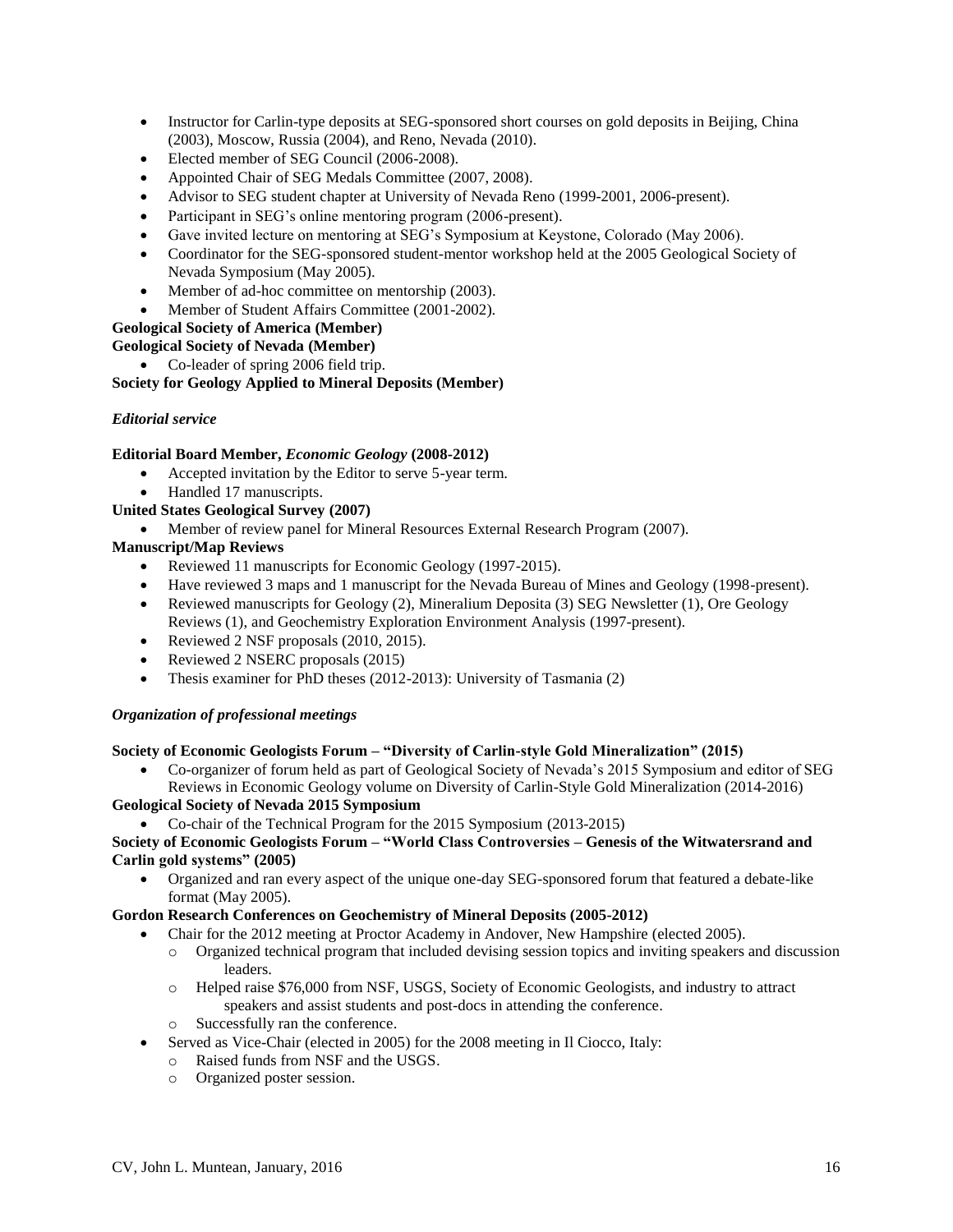# **Society of Economic Geologists Forum – "World Class Controversies – Genesis of the Witwatersrand and Carlin gold systems" (2005)**

 Organized and ran every aspect of the unique one-day SEG-sponsored forum that featured a debate-like format (May 2005).

# *Departmental service*

# **Nevada Bureau of Mines and Geology**

- Member of Search Committee for Structural Geology Faculty Position (2015-2016).
- Member of Search Committee for Director of Geothermal Center Faculty Position (2015).
- Chair of Search Committee for Economic Geology Faculty Position (2013-2014).
- Member of Faculty Search Committee for 2 Mapping Faculty Positions (2013).
- Helped with filming of WebsEdge video on NBMG (2013).
- Chair of Search Committee for Economic Geology/Geothermal Faculty Position (2010-2011).
- Member of Faculty Search Committee for Structural Geology Position (2009-2010).
- Elected member of NBMG Personnel Committee (2006, 2008, 2010, 2012, 2014, 2016).
- Member of NBMG By-laws Committee (2007-2008).
- Member of Search Committee for Chief Cartographer/Senior Cartographer Faculty Position (2007).

# **Department of Geological Sciences and Engineering**

- Member of Faculty Search Committee for Igneous Petrologist Position (2015).
- Director of Ralph Roberts Center of Research in Economic Geology (2012-present).
- Member of Graduate Admissions Committee (2010, 2012, 2013, 2014, 2015).

# *University service*

# **College of Science**

- Participant in the inaugural Faculty Administrative Leadership Program (2014).
- Chaired Committee to purchase and set up new scanning electron microscope lab (2013-2014).
- Attended short course by Academic Impressions entitled "Fundraising Strategies for Academic Leaders and Advancement Professionals" (2013).
- Chaired Committee that recommended the recipient of the 2012 Dr. Donald Mousel and Dr. William Feltner Annual Award for Excellence in Research.

# **Government Affairs**

- Pulled together mineral resource data and maps for the Governor's office and Nevada Congressional Delegation to help them make policy decisions regarding the sage grouse (2012-2015).
- Advised Robert Dickens (Vice-President of Government Affairs) on mineral potential of various UNR land holdings.

# *Media*

# **History Channel's "How the Earth was Made" Television Series (2009-2010)**

 Accepted invitation to participate in the filming and production of "America's Gold", an episode on the History Channel's "How the Earth was Made" television series.

# Episode aired in 2010 and several times thereafter.

# **KUNR's "Few Minutes with Milt" Radio Series (2011)**

 Interviewed by University of Nevada President Milton Glick about my research on Carlin-type gold deposits in Nevada.

# **Newspapers and Magazines**

 Interviewed and quoted by *Wall Street Journal, New Scientist Magazine, Earth Magazine, Nevada Business Magazine, Reno Gazette Journal, and Arizona Republic*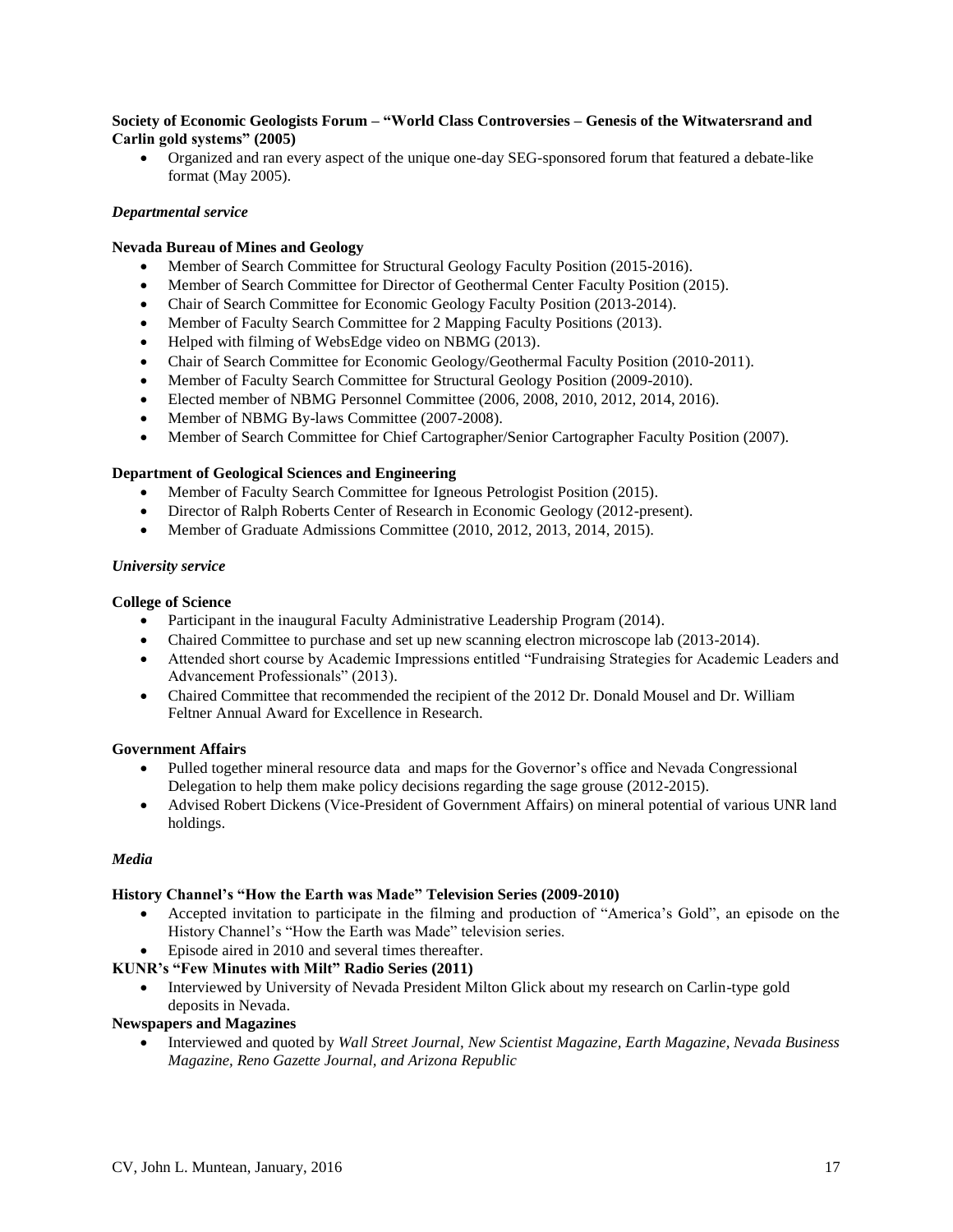### *Other service*

### **Earthscope Workshop (2004)**

Accepted invitation to participate in NSF-funded workshop at Lake Tahoe.

- **University of Arizona/United States Geological Survey (2003)**
	- Accepted invitation to participate in a workshop aimed at long-range planning for the University of Arizona-U.S.G.S. Center for Mineral Resources in Tucson (Dec 2003).

# **Schools/Community Groups**

• Have given 19 presentations on geology, volcanoes, mapping and mineral exploration to  $1<sup>st</sup>$ -6<sup>th</sup> grade classes at elementary schools in Nevada and California (1996-present).

# **INVITED LECTURES (excluding talks for which there were abstracts or articles)**

- "An Update on Metal Exploration Activity in Nevada," Presented at American Exploration and Mining Association Annual Meeting, December 2, 2015, Richard Perry (org.).
- "Nevada Bureau of Mines and Geology: Its Role in Maintaining Nevada's Modern Gold Boom," Lecture for Nevada Mineral Exploration Coalition general meeting, November 5, 2015, Reno, Nevada, David Shaddrick (org.).
- "The Economic Geology Program at UNR," Presented to College of Science Advisory Board, November 14, 2014, Reno, Nevada, Dr. Jeffrey Thompson (org.).
- "Ralph J. Roberts Center for Research in Economic Geology," Lecture for Nevada Mineral Exploration Coalition general meeting, October 29, 2014, Reno, Nevada, David Shaddrick (org.).
- "Update on CREG and the Economic Geology Program at UNR," Presented to Mackay Advisory Board, October 24, 2014, Reno, Nevada, Russ Fields (org.).
- "Nevada: One of the World's Premier Metallogenic Provinces. What Makes it Tick?" Lecture for the Vancouver Mining and Exploration Group, December 12, 2013, Vancouver, British Columbia, Ian Foreman (org.).
- "Overview of Mineral Exploration, Development and Production in Nevada," Lecture for the Burlington Northern Santa Fe Railroad for Nevada Governor's Office of Economic Development, September 10, 2013, Elko, Nevada, Todd Valline (org.).
- "Porphyry and High-Sulfidation Epithermal Gold Deposits of the Maricunga Belt, Chile," Lecture for Society of Economic Geologists field trip "Porphyry and High-Sulfidation Epithermal Gold Deposits of the Maricunga Belt, Chile," Copiapo, Chile, September 26, 2012, Jack Pritting (org.).
- "Carlin-type Deposits," Four lectures as part of a week-long Society of Economic Geologists Short Course on Gold Deposits and Rare Earth Elements, June 20, 2012, Littleton, Colorado, Dr. Richard Goldfarb (org.). *[full-day workshop]*
- "Ferroan Carbonates in Carlin-type gold deposits: Real-time Detection of an Important Ore Control by Carbonate Staining" Geological Society of Nevada (Winnemucca chapter meeting), February 8, 2012, Winnemucca, Nevada, Erin Gray (org.).
- "Tectonic and Geologic Setting of Carlin-type Gold Deposits in Nevada," lecture at China University of Geosciences, Beijing, China, November 21, 2011, Dr. Xuexiang Gu (org.).
- "Tectonic and Geologic Setting of Carlin-type Gold Deposits in Nevada," lecture at Institute of Geochemistry, Chinese Academy of Sciences, Guiyang, China, November 18, 2011, Dr. Yong Xia (org.).
- "Magmatic-Hydrothermal Origin of Nevada's Carlin-type gold Deposits," lecture at Newmont Mining, in-house technical session, Elko, Nevada, October 18, 2011, Dr. Antonio Arribas (org.).
- "Gold deposits of the Maricunga Belt, Northern Chile," lecture at Kinross Gold company-wide, in-house technical session, Copiapo, Chile, October 4, 2011, Jack Pritting (org.).
- "Ferroan Carbonates in Carlin-type gold deposits: Real-time Detection of an Important Ore Control by Carbonate Staining" Geologic Society of Nevada, September 9, 2011, Reno, Nevada, William Howald (org.).
- Carlin-type Gold Deposits" Three lectures as part of workshop on Carlin –type Gold Deposits in Nevada for Snowstorm Exploration LLC, June 22, 2011, Win Rowe (org.). *[one-day workshop]*
- "Geochemical Exploration for Gold through Transported Alluvial Cover in Nevada: Examples from the Cortez Mine," Geologic Society of Nevada (Elko chapter meeting), May 19, 2011, Elko, Nevada, Jared Townsend (org.).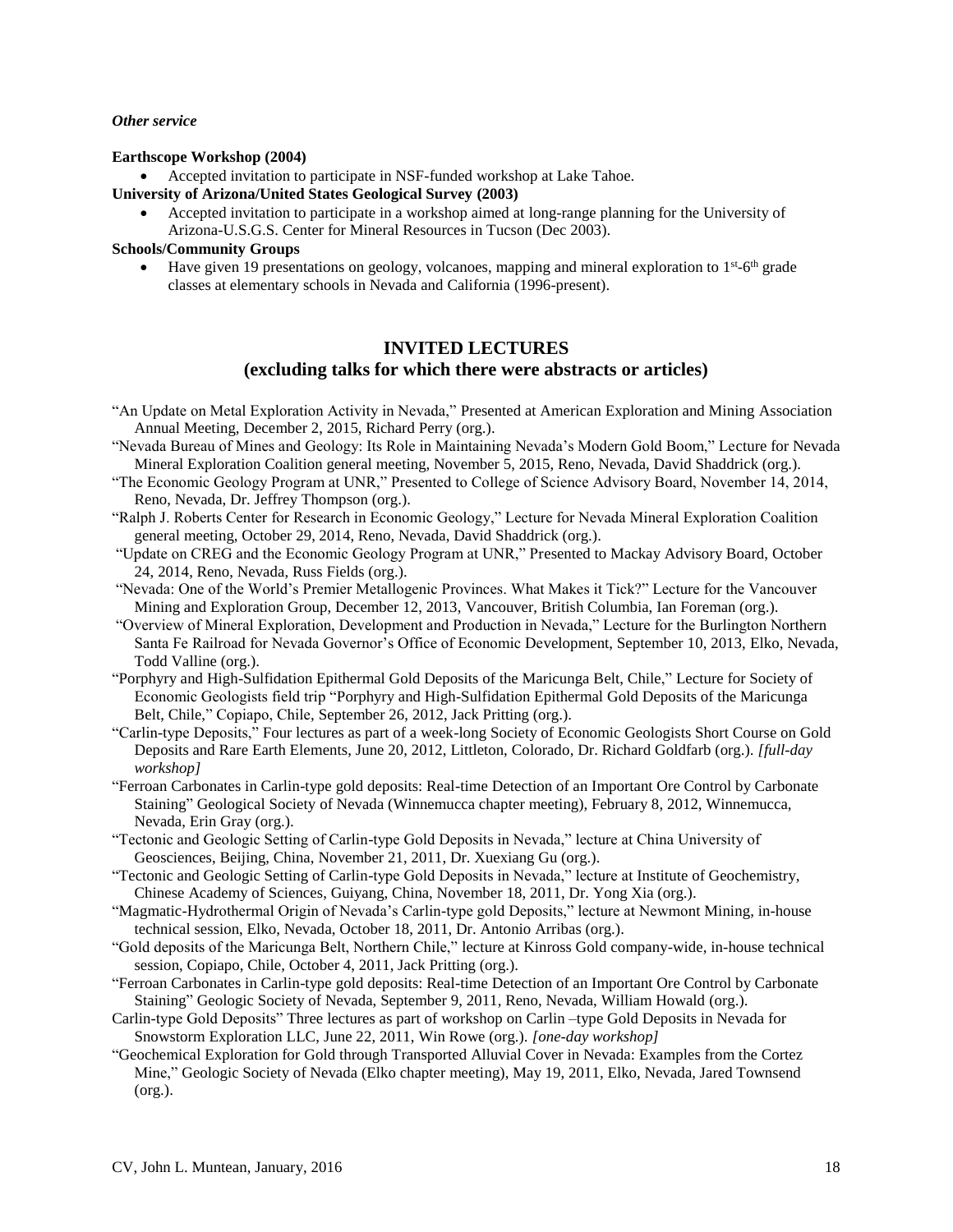- "Carlin-type Gold Deposits" Four lectures as part of a Society of Economic Geologists Short Course on Carlin –type Gold Deposits in Nevada," co-instructed with Dr. Jean Cline, March 24-25, 2011, Littleton, Colorado, Dr. Thomas Monecke (org.). *[two-day workshop]*
- "Carlin-type Deposits," Society of Economic Geologists Short Course on Gold Deposits, May 15, 2010, Reno, Nevada, Dr. Richard Goldfarb (org.). *[half-day workshop]*
- "Models for Carlin-type Gold Deposits", presented to Barrick Gold, February 23, 2010, Turquoise Ridge mine, Nevada. Simon Pollard (org.) *[full-day workshop for Turquoise Ridge mine staff]*
- "The Porphyry-Epithermal Transition: Examples from the Maricunga Belt", presented to Kinross Gold, December, 14, 2009, Reno, Nevada, Dr. Michael Ressel (org.). *[half-day workshop for Kinross Gold geologists]*
- "Origin of Carlin-type Gold Deposits," Northwest Mining Association Annual Meeting, December 3, 2009, Reno, Nevada, Dr. Harry Cook (org).
- "Carlin-type Gold Deposits: Products of Degassing Deep Plutons," Geologic Society of Nevada (Elko chapter meeting), April 16, 2009, Elko, Nevada, Dr. Moira Smith (org.).
- "Exploration for Carlin-type Deposits in a Mature Terrain: Maintaining Nevada's gold rush," Geologic Society of Nevada (Southern Nevada chapter meeting), February 26, 2009, Las Vegas, Nevada, Dr. Jean Cline (org.).
- "Controversies Surrounding the Origin of a Quarter of the World's Annual Gold Production: The Witwatersrand of South Africa and the Carlin Trend of Nevada," University of Nebraska Department of Geosciences Stout Lecture Series, February 6, 2009, Lincoln, Nebraska, Dr. Richard Kettler (org.).
- "Application of TerraSpec Pro Case Study: Exploration for Low-Sulfidation Bonanza Vein Gold Deposits", Northwest Mining Association Short Course on Remote Sensing for Exploration, December 1, 2008, Reno, Nevada, Phoebe Hauff (org.).
- "Tectonic, Geologic, and Exploration Models for Carlin-type Gold Deposits", Barrick Gold Workshop, April 30, 2008, Elko, Nevada, Paul Dobak (org.). *[half-day workshop for Barrick Gold geologists]*
- "Controversies Surrounding the Origin of a Quarter of the World's Annual Gold Production: The Witwatersrand of South Africa and the Carlin Trend of Nevada," University of Kentucky Department of Earth and Environmental Sciences Rast-Holbrook Lecture Series, November 29, 2007, Lexington, Kentucky, Dr. David Moecher (org.).
- "Inversion Tectonics in North-Central Nevada: Controls on the Formation of Lower Plate Windows and Structural Traps for Carlin-type Gold Deposits," presented at Newcrest Mining's Americas Annual Exploration Meeting, May 15, 2007, Reno, Nevada, Graeme Davis (org.).
- "The Porphyry-Epithermal Transition: Examples from the Maricunga Belt", presented at Newcrest Mining's Americas Annual Exploration Meeting, May 15, 2007, Reno, Nevada, Graeme Davis (org.).
- "Sources, Pathways, and Depositional Sites for Hydrothermal Fluids that form Carlin-type Gold Deposits, Getchell District, Nevada," Mackay Seminars in Economic Geology, University of Nevada Reno, May 4, 2007, Dr, Jonathan Price, (org.).
- "Inversion Tectonics in North-Central Nevada: Controls on the Formation of Lower Plate Windows and Structural Traps for Carlin-type Gold Deposits," University of Nevada Las Vegas Geology Lecture Series, April 25, 2007, Las Vegas, Nevada, Dr. Jean Cline (org.).
- "Tectonic and Structural Setting for Carlin-type Gold Deposits with a Focus on Recognizing Reactivated Basement Faults," Newmont Mining Workshop, February 28, 2007, Elko, Nevada, Richard Reid (org.). *[half-day workshop for Newmont geologists]*
- "The Porphyry-Epithermal Transition: examples from the Maricunga Belt," presented to students of UNR GES course 671 Ore Deposits, October 23rd, 2006, Dr. Gregory Arehart (org.).
- "Sources, Pathways, and Depositional Sites for Hydrothermal Fluids that form Carlin-type Gold Deposits, Getchell District, Nevada," Gordon Research Conference on Inorganic Geochemistry: Ore Deposits, August 3, 2005, Andover, New Hampshire, Dr. Jean Cline (org.).
- "Models for Carlin-type Deposits," Society of Economic Geologists Short Course on Gold Deposits, November 18, 2004, Moscow State University, Moscow, Russia, Dr. Richard Goldfarb (org.).
- "Models for Carlin-type Deposits," Society of Economic Geologists Short Course on Gold Deposits, October 25, 2003, China University of the Geosciences, Beijing, China, Dr. Richard Goldfarb (org.).
- "The Porphyry-Epithermal Transition: Examples from the Maricunga Belt, Northern Chile," Ralph J. Roberts Lecture Tenth Distinguished Lecture in Economic Geology, April 25, 2003, Mackay School of Mines, Reno, Nevada, Dr. Tommy B. Thompson (org.).
- "Paleozoic Normal Faults in North-Central Nevada Deep Crustal Conduits for Carlin-Type Gold Deposits," Symposium honoring the retirement of Marco Einaudi, April 3, 2003, Colorado School of Mines, Golden, Colorado, Dr. Murray Hitzman (org.).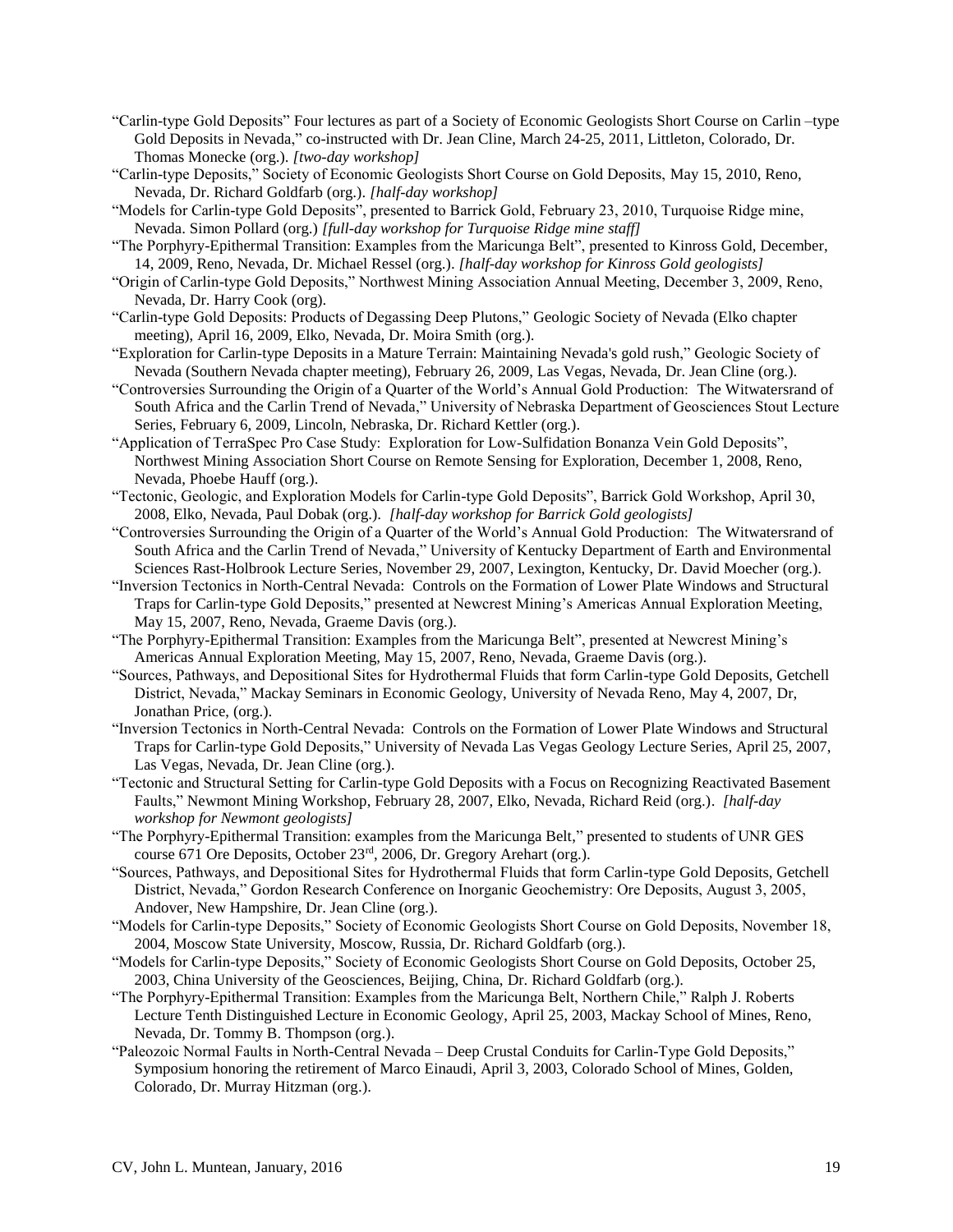"Pueblo Viejo, Dominican Republic: a World-Class High Sulfidation Epithermal Gold Deposit," University of Nevada Reno Geology Lecture Series, November 12, 1999, Reno, Nevada, Dr. Gregory Arehart (org.).

"Magmatic-Hydrothermal Gold Deposits of the Maricunga Belt, Northern Chile" and "Pueblo Viejo, Dominican Republic: a World-Class High Sulfidation Epithermal Gold Deposit," New Mexico Institute of Mining and

Technology Geology Lecture Series, November 4, 1999, Socorro, New Mexico, Nigel Blamey (org.).

"Porphyry-Epithermal Transition: Maricunga Belt, Northern Chile," Gordon Research Conference on Inorganic Geochemistry: Ore Deposits, August 14, 1997, New Hampshire, Dr. Mark Reed (org.).

# **VOLUNTEERED LECTURES (excluding talks for which there were abstracts)**

- "The Carlin gold system: Applications to exploration in Nevada and elsewhere," presented at Society of Economic Geologists Forum – "Diversity of Carlin-style Gold Mineralization", held as part of Geological Society of Nevada's 2015 Symposium, Sparks, Nevada, May 17. 2015
- "Nevada: America's True Golden State,", presented to public at Nevada Bureau of Mines open house, Reno, Nevada, October 15, 2014.
- "Genetic Model for Carlin-type Gold Deposits," presented to Colorado School of Mines student field trip group, Reno, Nevada, March 8, 2014.
- "Overview of the Activities of the Nevada Bureau of Mines and Geology as they pertain to Mineral Exploration and Mining," presented to Nevada Mining Oversight and Accountability Commission, Carson City, Nevada, October 31, 2013.
- "Carlin-type Gold Deposits in Nevada," presented to Colorado School of Mines student field trip group, Reno, Nevada, March 9, 2013.
- "Tectonic and Geologic Setting of Carlin-type Gold Deposits in Nevada," presented to Laurentian University student field trip group, Reno, Nevada, April 24, 2012.
- "The Porphyry-Epithermal Transition: examples from the Maricunga Belt," presented at the University of Nevada Las Vegas, Las Vegas, Nevada, April 26, 2007.
- "The Porphyry-Epithermal Transition: examples from the Maricunga Belt," presented at the Colorado School of Mines, Golden, Colorado, October 19, 2006.
- "Turquoise Ridge Deposit: Basin Margin Control on Gold Grade," presented to Queenstake Resources geologists at Jerritt Canyon mine, Nevada, March 15, 2006.
- "The Porphyry-Epithermal Transition: examples from the Maricunga Belt," presentation to Kinross Gold, Bema Gold, and Minera Andina geologists, Refugio Mine, Andes Mountains, Chile, February 21, 2006.
- "Magmatic-hydrothermal gold deposits of the Maricunga Belt," presentation to Kinross Gold geologists, Refugio Mine, Andes Mountains, Chile, March 4, 2005.